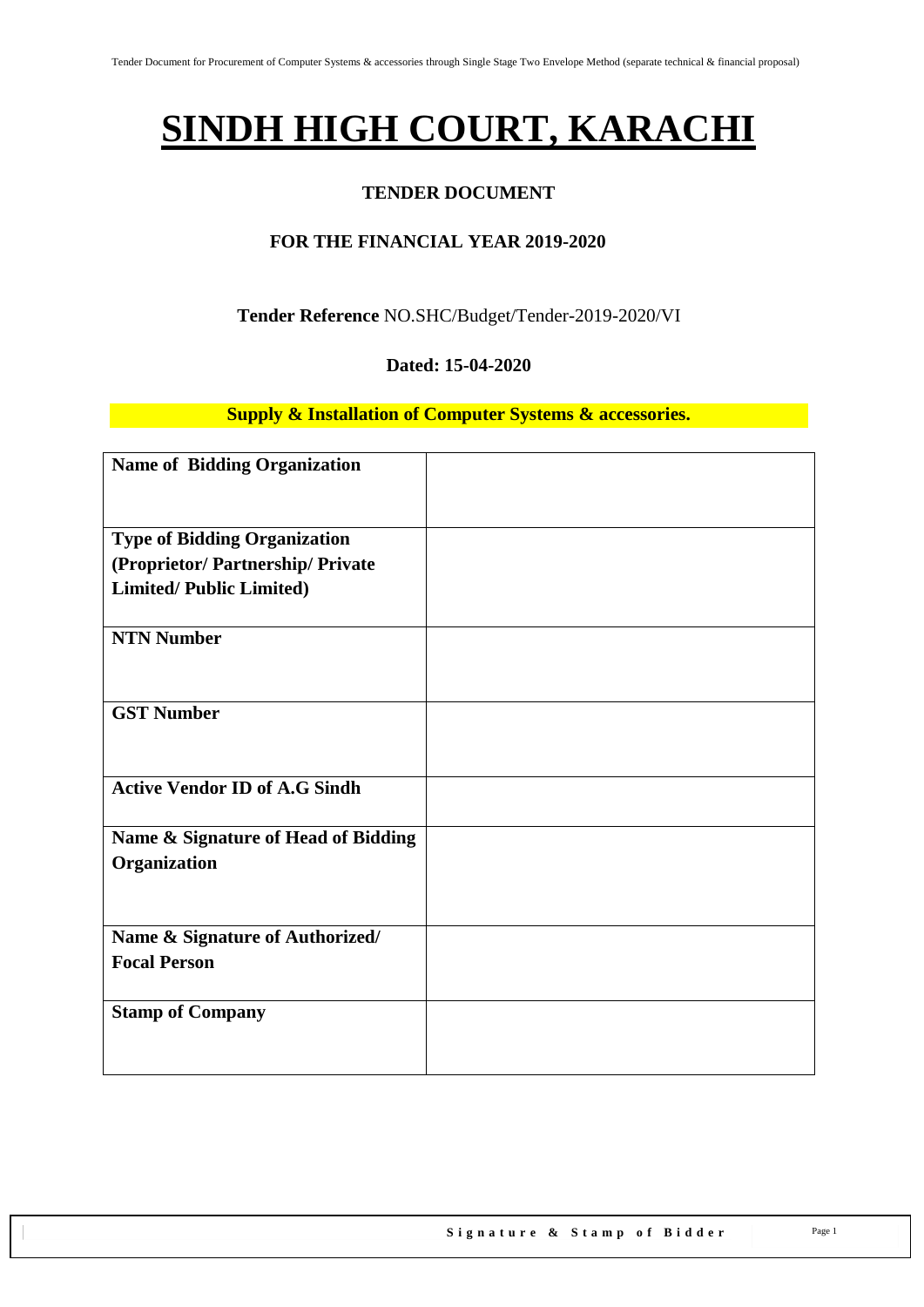Tender Document for Procurement of Computer Systems & accessories through Single Stage Two Envelope Method (separate technical & financial proposal)

Tender Reference No. \_\_\_\_\_\_\_\_\_\_\_\_\_ Dated\_\_\_\_\_\_\_\_\_\_\_\_\_\_

**To,** 

**The Learned Registrar, Sindh High Court, Karachi.**

Respected Sir,

We, the undersigned, offer to provide our services for **"Supply & Installation of Computer Systems & accessories"**, as a Bid, sealed in an envelope. Mr. holding CNIC No.  $\qquad \qquad$  has been authorized to attend the Bid Meetings on behalf of our organization.

We understand that Sindh High Court is not bound to accept any Proposal you receive and reserves the right to accept or reject any offer and to annul the bidding process and reject all proposals without assigning any reason or having to owe any explanation whatsoever.

The decision of Purchase Committee shall be final and cannot be challenged on any ground at any forum and the Purchase Committee will not be liable for any loss or damage to any party acting in reliance thereon.

Sincerely,

**Name: Designation: Name of Company Dated:**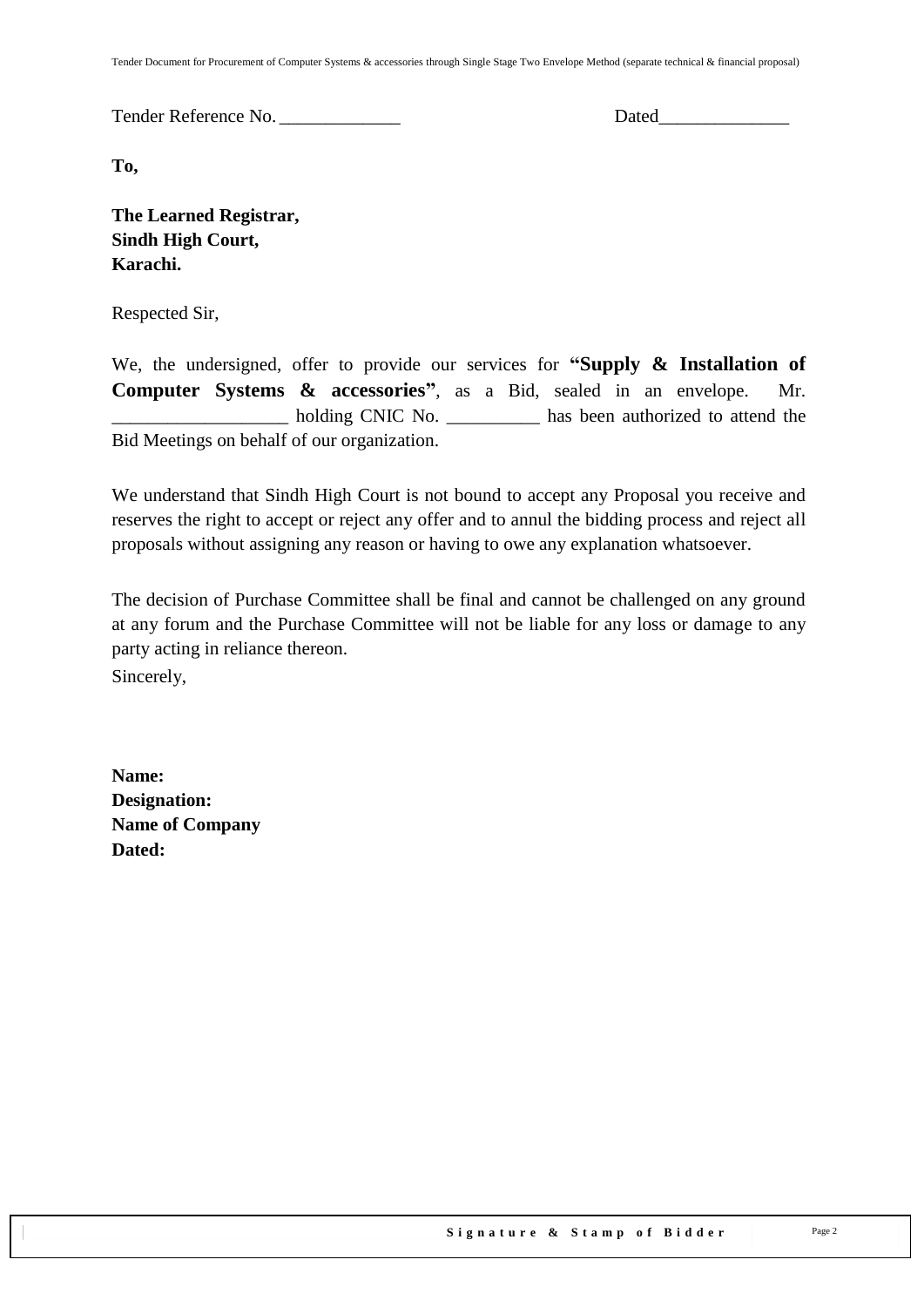## **Contents**

| 8.4. LOT NO. 4: MULTIPLE CONSUMABLE ITEMS ON ITEM WISE BASIS (to be transported to |  |
|------------------------------------------------------------------------------------|--|
|                                                                                    |  |
|                                                                                    |  |
|                                                                                    |  |
|                                                                                    |  |
|                                                                                    |  |
|                                                                                    |  |
|                                                                                    |  |
|                                                                                    |  |
|                                                                                    |  |
|                                                                                    |  |
|                                                                                    |  |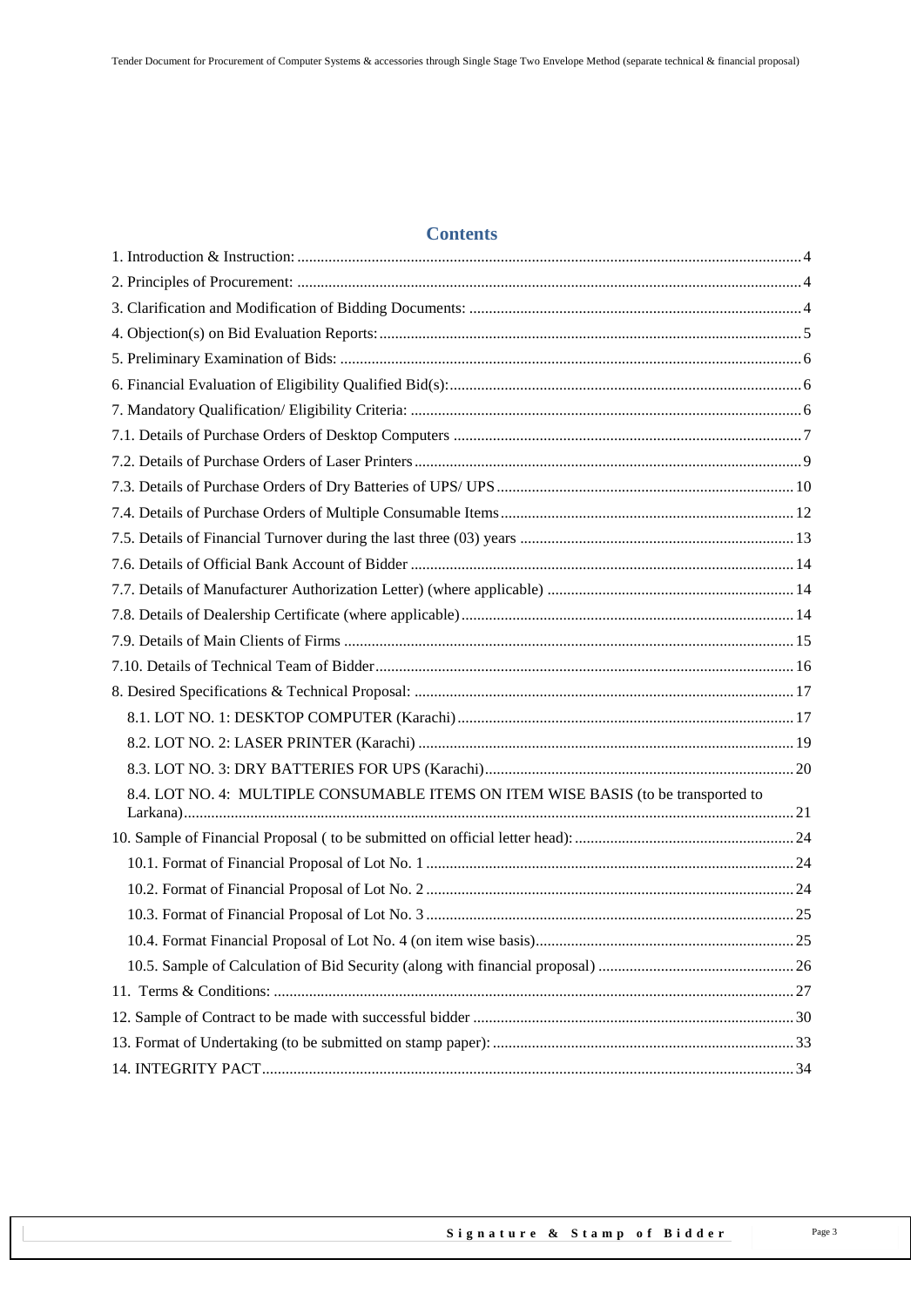# <span id="page-3-0"></span>**1. Introduction & Instruction:**

Dear Tenderer:

The **SINDH HIGH COURT (SHC)** is the highest judicial institution of the province of [Sindh.](https://en.wikipedia.org/wiki/Sindh) We are interested to **purchase Desktop Computers, Laser Printers, Dry Batteries for UPS and Multiple Consumable Items for High Court of Sindh on Lot wise basis**, as mentioned in tender document, from your esteemed firm / agency in transparent manner. SHC reserves the right to increase/ decrease the quantities as per requirement in the light of availability of funds, as per rules.

| <b>Description</b>            | Date                                                | $\boldsymbol{\alpha}$ | time of Date $\&$ time |              |                 | of a |
|-------------------------------|-----------------------------------------------------|-----------------------|------------------------|--------------|-----------------|------|
|                               | <b>Submission of Bids</b>                           |                       |                        |              | Opening of Bids |      |
| Supply & Installation of      | On or before $4^{th}$ May, On $4^{th}$ May, 2020 at |                       |                        |              |                 |      |
| Computer System & accessories | 2020 at 10:30 a.m.                                  |                       |                        | $11:00$ a.m. |                 |      |

## <span id="page-3-1"></span>**2. Principles of Procurement:**

Sindh High Court ensures that procurements are conducted in a *fair and transparent manner* and the object of procurement brings value for money to this Court. Hence, bidders are directed to provide soft copies of scanned tender documents, tax registration certificates, purchase orders, bank maintenance certificate, financial statements and undertaking. All such documents should be merged in one (01) PDF FILE for records. Bidders are advised to report the corruption matters directly to Registrar, High Court of Sindh, Karachi [\(registrar@sindhhighcourt.gov.pk\)](mailto:registrar@sindhhighcourt.gov.pk), if they are asked to give gifts/ bribe/ cash/ etc. for receiving cheques/award of tender etc.

## <span id="page-3-2"></span>**3. Clarification and Modification of Bidding Documents:**

Bidding Document has been prepared by Procurement Committee as per rules. Clarifications (if any) for contents of bidding documents etc. may be sent to the Procurement Committee through Registrar, High Court in writing, at least five calendar days prior to the date of opening of bid. Clarification in response to a query shall be uploaded on the official website of Sindh High Court. All bidders are advised to visit the website of Sindh High Court for keeping them updated.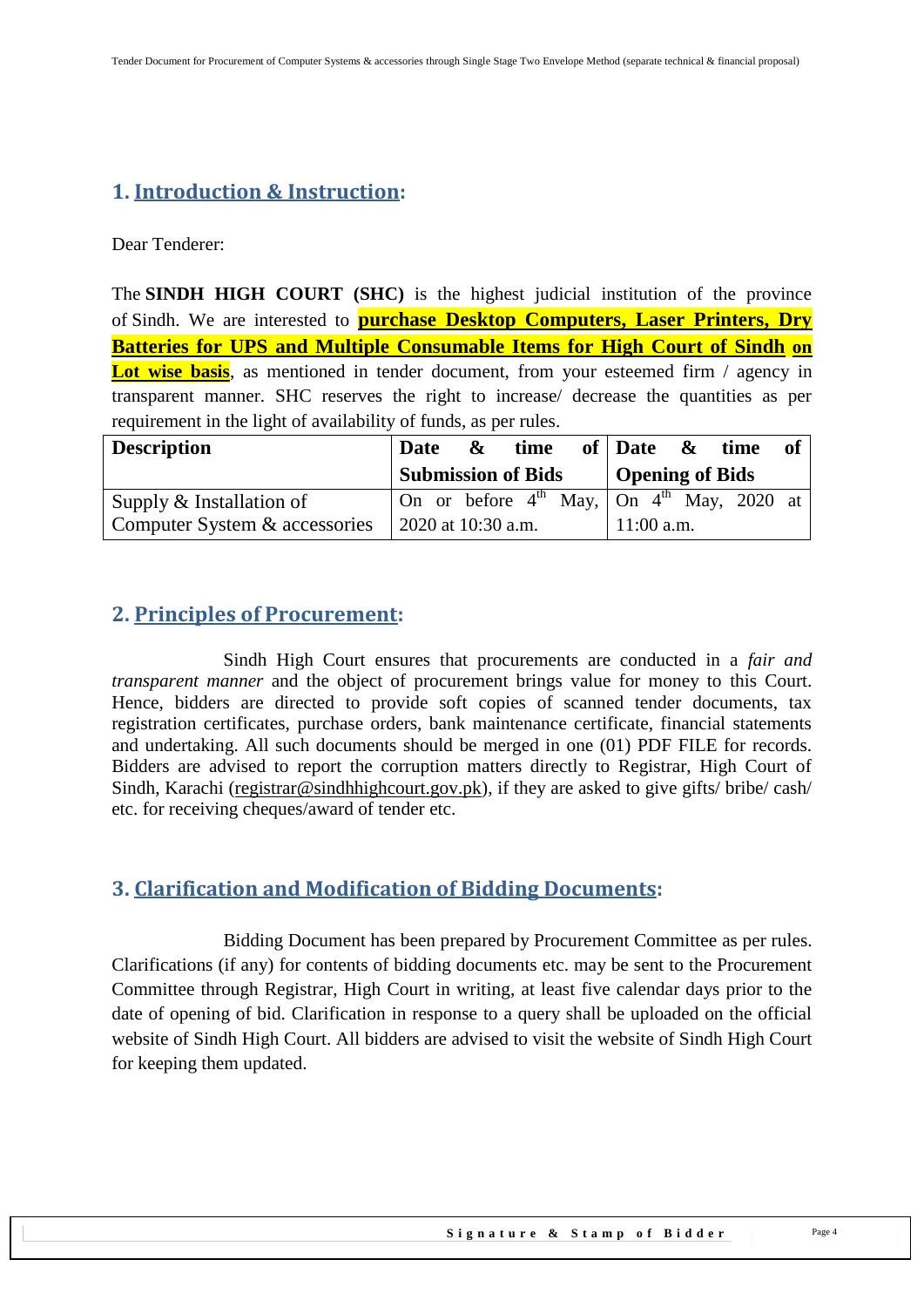It is stated that contents of bidding documents have been carefully read  $\&$ understood. All queries have been properly answered by the concerned Officers of Sindh High Court well before in time. We do not have any objections on the contents of the biding documents.

| Name:               |  |
|---------------------|--|
|                     |  |
| <b>Designation:</b> |  |
|                     |  |
| Signature & stamp   |  |
|                     |  |
|                     |  |

# <span id="page-4-0"></span>**4. Objection(s) on Bid Evaluation Reports:**

 Bid Receiving Time Sheet, Bid Attendance Sheet, Eligibility Criteria Report, Technical Bid Evaluation Report and Financial Bid Evaluation Report shall be uploaded on the official website of High Court of Sindh. Objection(s) if any should be submitted within THREE (03) calendar days of uploading of reports. Thereafter, no objection shall be entertained.

It is undertaken that it is our responsibility to download the above mentioned bid reports from the official website of Sindh High Court. It is also undertaken that objection (s) if any will be submitted within THREE (03) calendar days of uploading of reports and we will not submit any objection after the lapse of time.

| <b>Name</b>        |  |
|--------------------|--|
| <b>Designation</b> |  |
| <b>Cell Number</b> |  |
|                    |  |
| Signature & stamp  |  |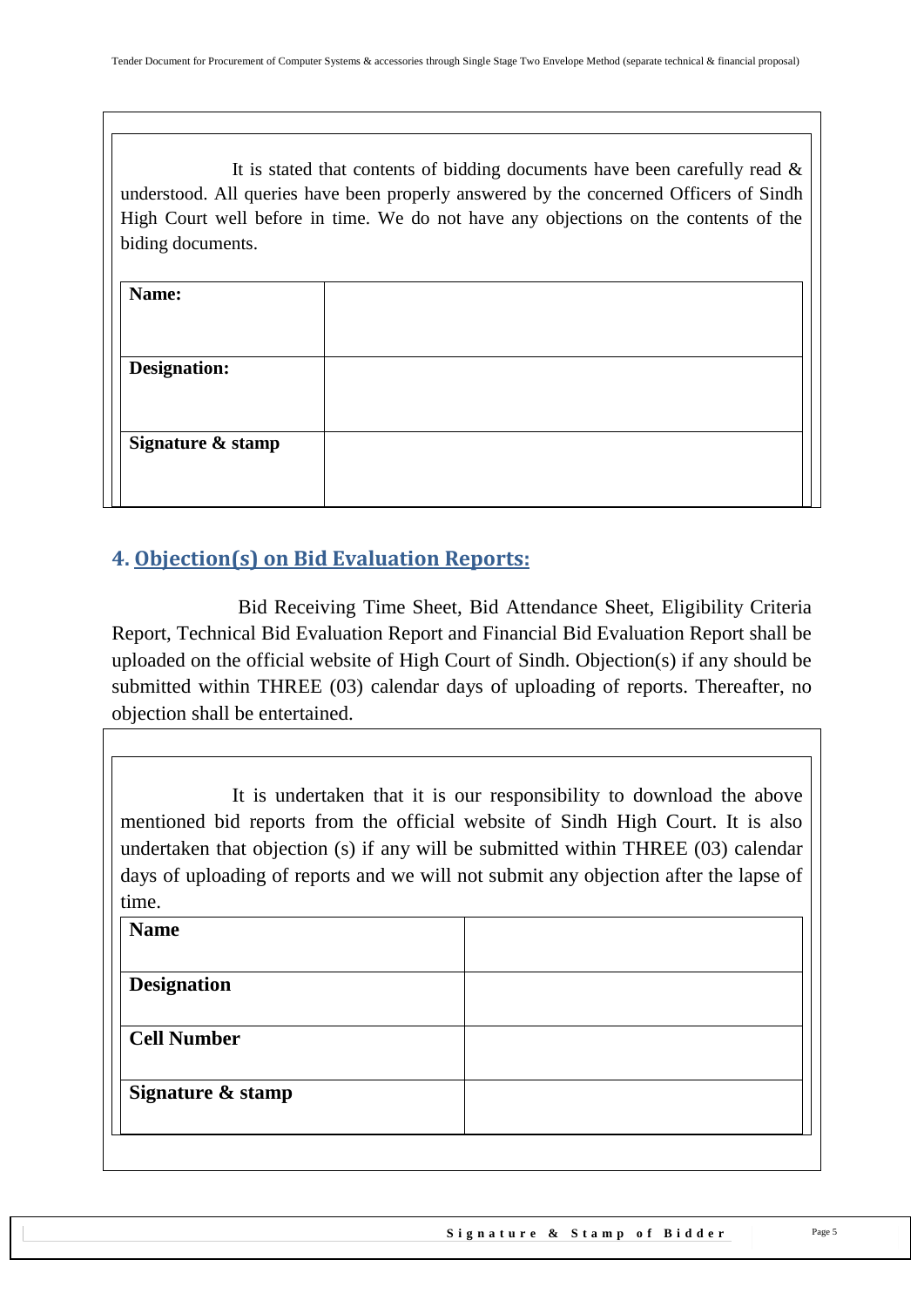## <span id="page-5-0"></span>**5. Preliminary Examination of Bids:**

 Procurement Committee shall examine the bids to confirm that all required documents (soft & hard copies) and specifications/ technical documentation requested in bidding documents have been provided, and to determine the completeness of each document submitted. If any of the required documents or information is missing, the bid shall be rejected. Further, Sindh High Court shall examine the Bid to confirm that all terms and conditions specified in the bidding documents have been accepted by the Bidder without any material deviation or reservation.

## <span id="page-5-1"></span>**6. Financial Evaluation of Eligibility Qualified Bid(s):**

 **Financial Evaluation of technically qualified Bid (s) shall be done on the basis of unit price without GST**. All government taxes shall be applicable as per rules. Tender may be awarded to the lowest technically bidder (s) subject to fulfillment of all the terms & conditions of bidding documents and specifications/ requirements of Sindh High Court as mentioned in bidding documents.

| S.No           | <b>Eligibility Criteria</b>                                                                                                       | <b>Flag</b> |
|----------------|-----------------------------------------------------------------------------------------------------------------------------------|-------------|
| $\mathbf{1}$   | Complete filled, signed & stamped Tender Document                                                                                 | Flag-A      |
| $\overline{2}$ | Profile of company/firm                                                                                                           | Flag-B      |
| 3              | <b>Relevant Tax Registration Certificates</b>                                                                                     | Flag-C      |
| $\overline{5}$ | Copies of at least SIX (06) Purchase Orders of similar nature                                                                     | Flag-D      |
|                | during the last three years (2017, 2018 $&$ 2019). TWO for each                                                                   |             |
|                | year is mandatory.                                                                                                                |             |
|                | Qualified Bidders will be required to produce original Purchase                                                                   |             |
|                | Orders/ attested PO from the concerned organizations.                                                                             |             |
| 6              | Bidder must be authorized partner with the Principal                                                                              | Flag-E      |
|                | Manufacturer and should provide manufacturer authorization                                                                        |             |
|                | letter. (for Desktop Computers)                                                                                                   |             |
|                |                                                                                                                                   |             |
| 8              | Dealership/Reseller Certificate for Printers.                                                                                     | Flag-F      |
| 9              | Undertaking on judicial stamp paper that firm has never been                                                                      | Flag-G      |
|                | blacklisted by any government semi government, autonomous                                                                         |             |
|                | and stated owned organization.                                                                                                    |             |
|                | (As per format given in tender document)                                                                                          |             |
| 10             | Average Financial turnover of at least Rs. 5 million per annum<br>during the last three years. (copies of authenticated financial | Flag-H      |
|                | statements are required)                                                                                                          |             |
| 11             | <b>Bank Maintenance Certificate</b>                                                                                               | Flag-I      |
| 12             | Good Financial Position of firm                                                                                                   | Flag-J      |
|                | (Minimum Rs. 1,000,000/- current balance in bank account as                                                                       |             |
|                | on $30th$ April, 2020)                                                                                                            |             |

## <span id="page-5-2"></span>**7. Mandatory Qualification/ Eligibility Criteria:**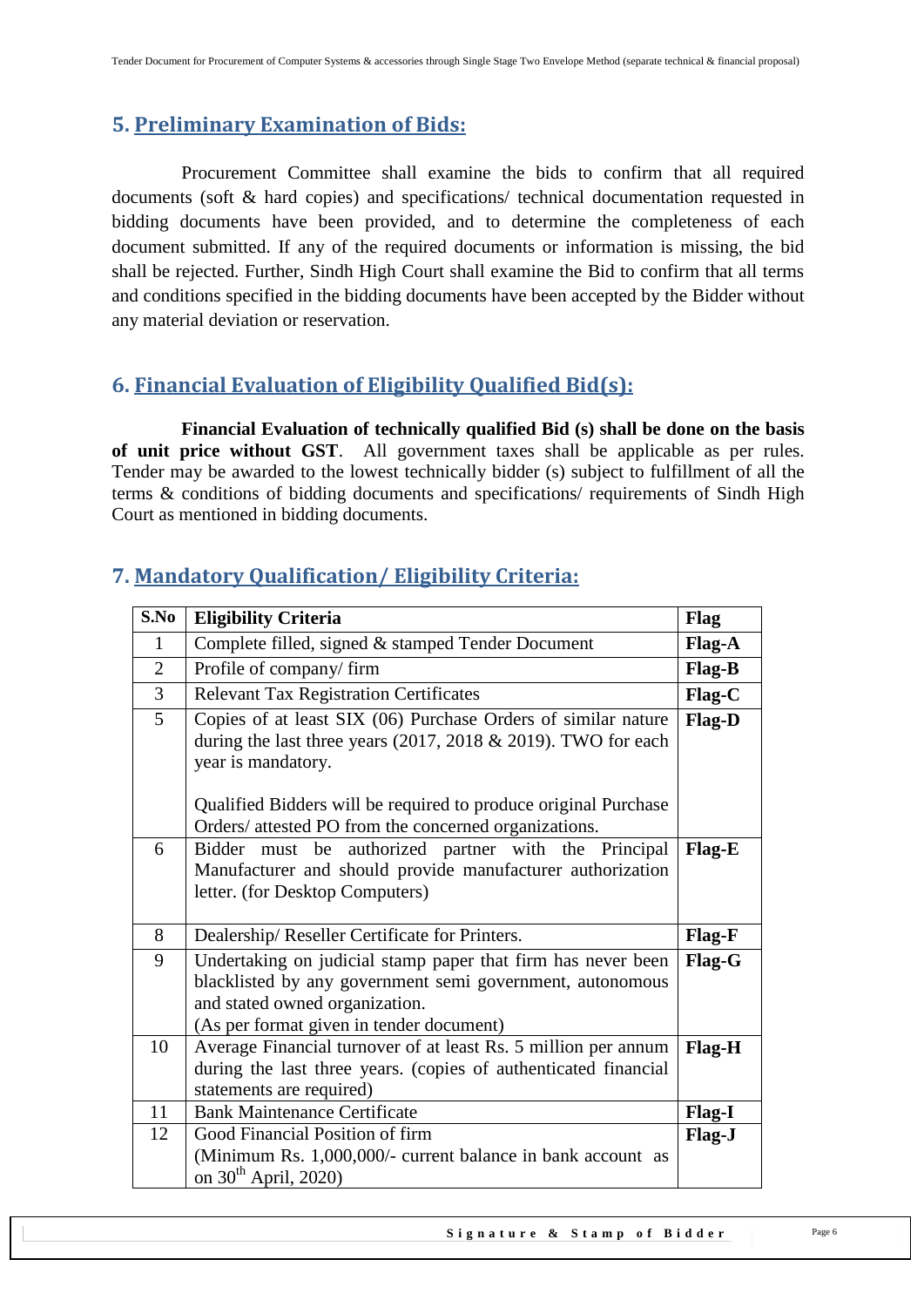All documents must be placed in the sequence and flagged as mentioned above.

It is undertaken that I have provided soft and hard copies of the above mentioned documents which are required for assessing the eligibility criteria. All the documents have been placed in sequence and flagged as mentioned above. It is understood that Sindh High Court reserves the right to reject our bid/ disqualify us in case of non-availability/proper flagging of the above mentioned documents and decision of Sindh High Court shall be final.

| Name:               |  |
|---------------------|--|
|                     |  |
|                     |  |
| <b>Designation:</b> |  |
|                     |  |
|                     |  |
| Signature & stamp   |  |
|                     |  |
|                     |  |
|                     |  |

#### <span id="page-6-0"></span>**7.1. Details of Purchase Orders of Desktop Computers**

| S.No           | <b>Purchase</b> | <b>Order</b> | <b>Purchase</b>  | of <sub>1</sub><br><b>Date</b> | Name & Contact            |
|----------------|-----------------|--------------|------------------|--------------------------------|---------------------------|
|                | issued          | by           | <b>Order No</b>  | <b>Purchase</b>                | <b>Number</b><br>for      |
|                | (Name           | of           |                  | Order                          | <b>Verification</b><br>of |
|                | Organization)   |              |                  |                                | PO                        |
|                |                 |              | 2017 (Mandatory) |                                |                           |
| $\mathbf{1}$   |                 |              |                  | $-2017$                        |                           |
| $\overline{2}$ |                 |              |                  | $-2017$                        |                           |
|                |                 |              | 2018 (Mandatory) |                                |                           |
| $\overline{3}$ |                 |              |                  | $-2018$                        |                           |
| $\overline{4}$ |                 |              |                  | $-2018$<br>$\blacksquare$      |                           |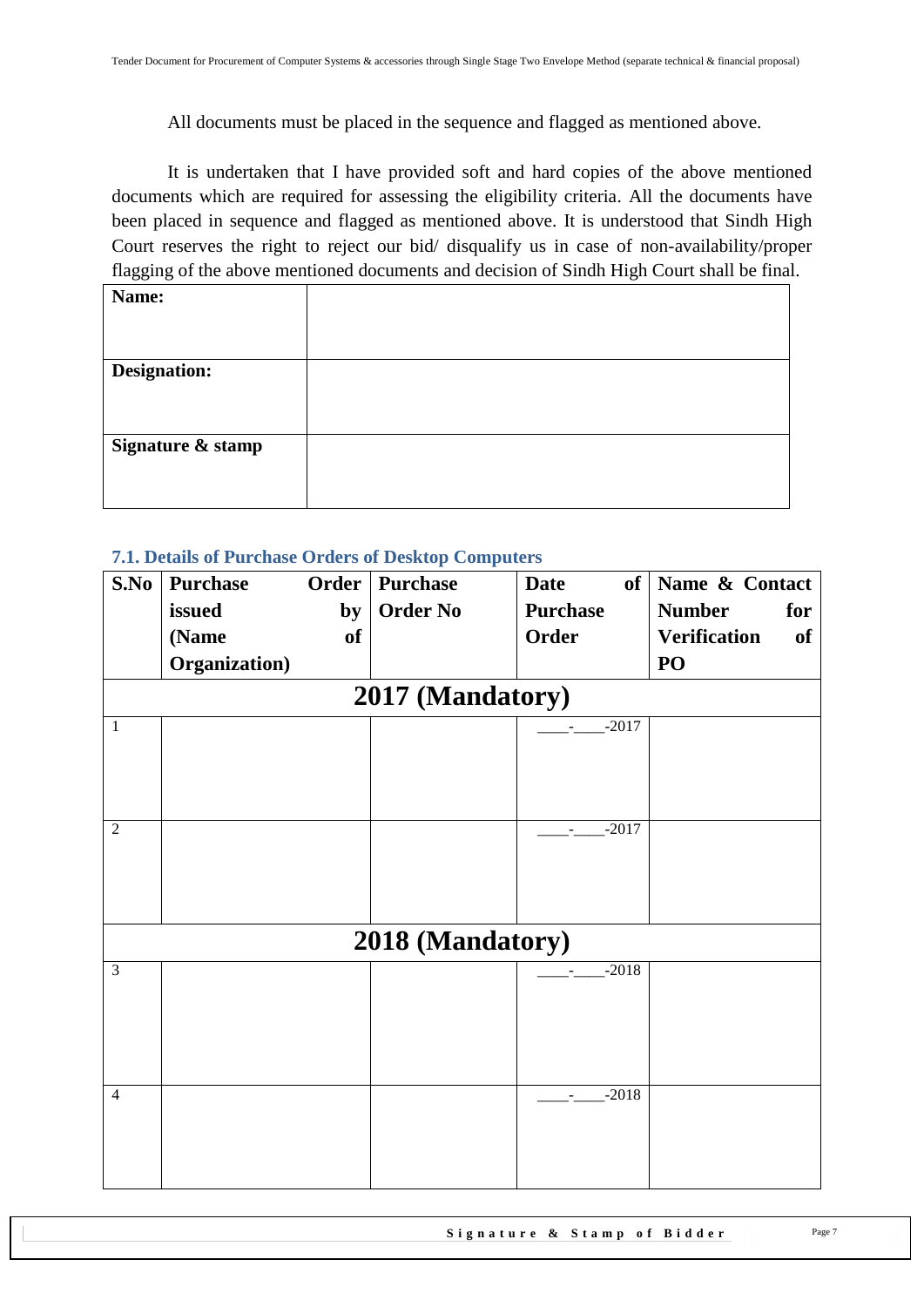<span id="page-7-0"></span>

|                 | 2019 (Mandatory) |                         |                                     |  |  |  |
|-----------------|------------------|-------------------------|-------------------------------------|--|--|--|
| $\sqrt{5}$      |                  |                         | $-2019$                             |  |  |  |
| $\sqrt{6}$      |                  |                         | $-2019$<br>$\overline{\phantom{a}}$ |  |  |  |
|                 |                  | Other if any (Optional) |                                     |  |  |  |
| $\overline{7}$  |                  |                         |                                     |  |  |  |
| $\overline{8}$  |                  |                         |                                     |  |  |  |
| $\overline{9}$  |                  |                         |                                     |  |  |  |
| $\overline{10}$ |                  |                         |                                     |  |  |  |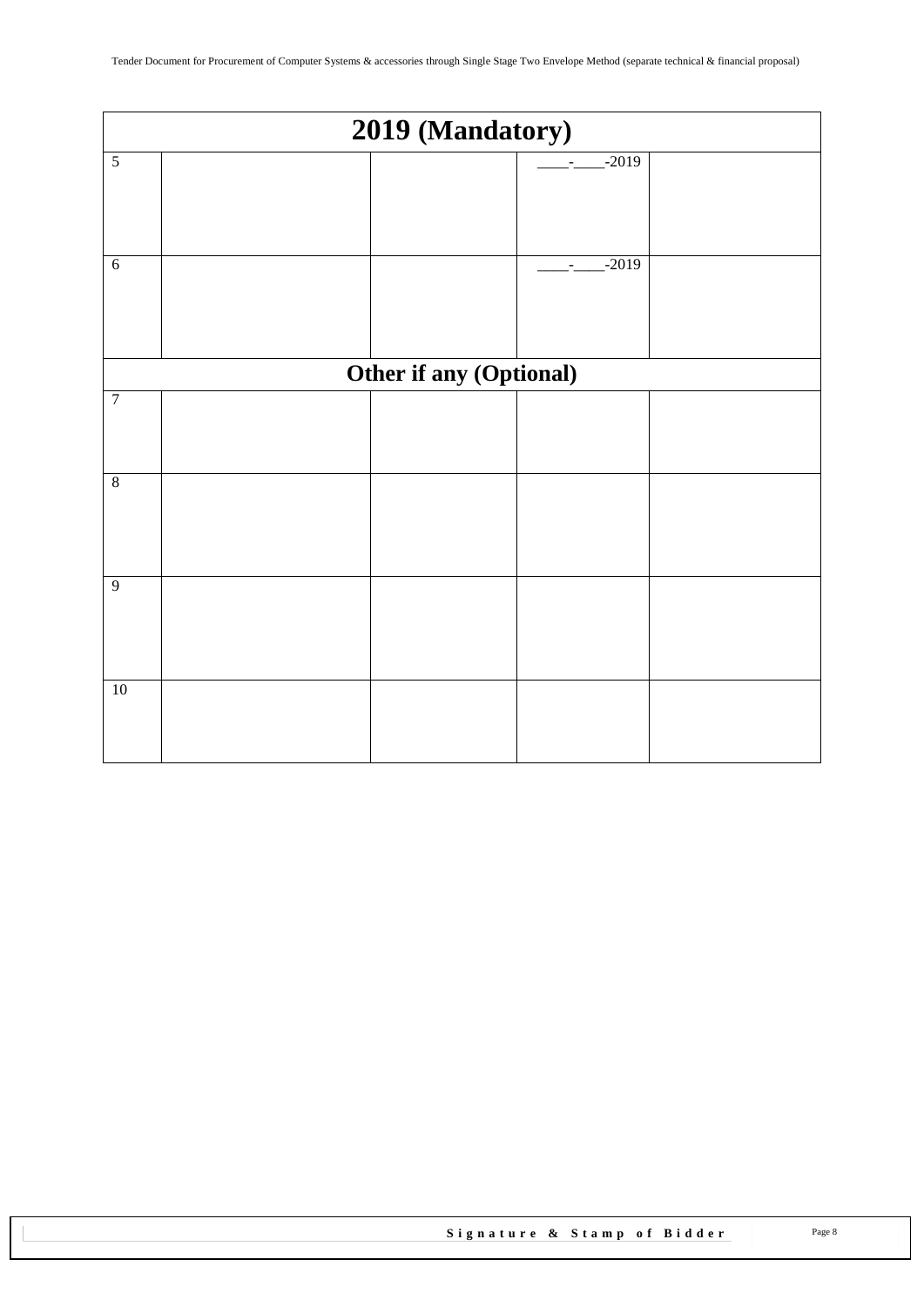| S.No           | 7.2. Details of 1 divided Orgers of Easer Truncis<br>Purchase Order issued | <b>Purchase</b>  | <b>Date</b>                         | of   Name<br>$\boldsymbol{\&}$ |
|----------------|----------------------------------------------------------------------------|------------------|-------------------------------------|--------------------------------|
|                | by                                                                         | <b>Order No</b>  | <b>Purchase</b>                     | <b>Contact</b>                 |
|                | (Name of Organization)                                                     |                  | Order                               | <b>Number</b><br>for           |
|                |                                                                            |                  |                                     | Verification of                |
|                |                                                                            |                  |                                     | PO                             |
|                |                                                                            | 2017 (Mandatory) |                                     |                                |
| $\mathbf{1}$   |                                                                            |                  | $-2017$                             |                                |
|                |                                                                            |                  |                                     |                                |
|                |                                                                            |                  |                                     |                                |
|                |                                                                            |                  |                                     |                                |
|                |                                                                            |                  |                                     |                                |
|                |                                                                            |                  |                                     |                                |
| $\overline{2}$ |                                                                            |                  | $-2017$                             |                                |
|                |                                                                            |                  |                                     |                                |
|                |                                                                            |                  |                                     |                                |
|                |                                                                            |                  |                                     |                                |
|                |                                                                            |                  |                                     |                                |
|                |                                                                            |                  |                                     |                                |
|                |                                                                            | 2018 (Mandatory) |                                     |                                |
| $\mathfrak{Z}$ |                                                                            |                  | $-2018$<br>$\overline{\phantom{a}}$ |                                |
|                |                                                                            |                  |                                     |                                |
|                |                                                                            |                  |                                     |                                |
|                |                                                                            |                  |                                     |                                |
| $\overline{4}$ |                                                                            |                  | $-2018$                             |                                |
|                |                                                                            |                  |                                     |                                |
|                |                                                                            |                  |                                     |                                |
|                |                                                                            | 2019 (Mandatory) |                                     |                                |
| 5              |                                                                            |                  | $-2019$                             |                                |
|                |                                                                            |                  |                                     |                                |
|                |                                                                            |                  |                                     |                                |
|                |                                                                            |                  |                                     |                                |
|                |                                                                            |                  |                                     |                                |
| 6              |                                                                            |                  | $-2019$                             |                                |
|                |                                                                            |                  |                                     |                                |
|                |                                                                            |                  |                                     |                                |
|                |                                                                            |                  |                                     |                                |
|                |                                                                            |                  |                                     |                                |

## **7.2. Details of Purchase Orders of Laser Printers**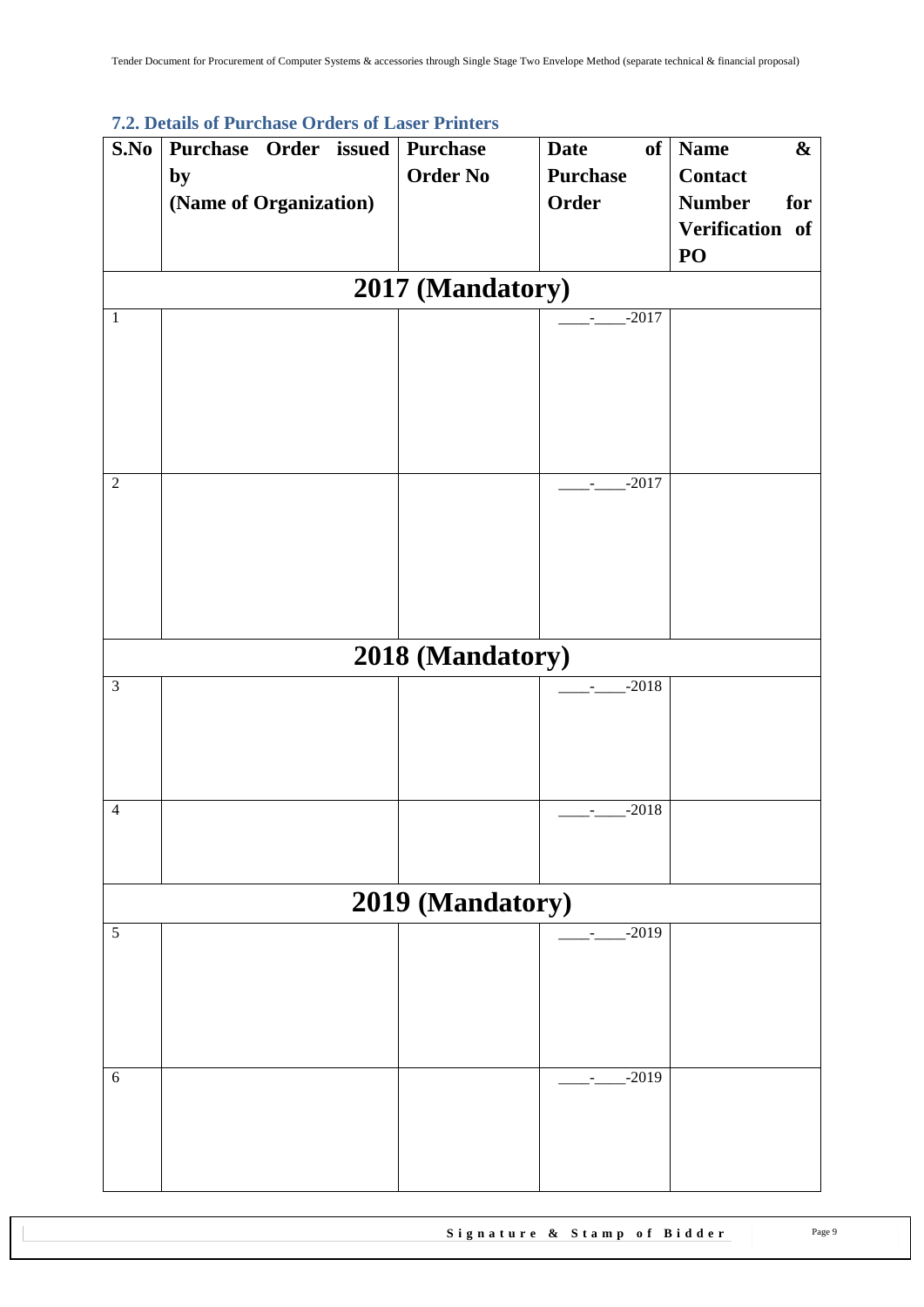|                  | Other if any (Optional) |  |  |  |  |  |
|------------------|-------------------------|--|--|--|--|--|
| $\boldsymbol{7}$ |                         |  |  |  |  |  |
| $\,8\,$          |                         |  |  |  |  |  |
| 9                |                         |  |  |  |  |  |
| $10\,$           |                         |  |  |  |  |  |

## <span id="page-9-0"></span>**7.3. Details of Purchase Orders of Dry Batteries of UPS/ UPS**

| S.No           | Purchase Order issued  | <b>Purchase</b>  | <b>Date</b><br>of         | <b>Name</b><br>$\boldsymbol{\&}$ |
|----------------|------------------------|------------------|---------------------------|----------------------------------|
|                | by                     | <b>Order No</b>  | <b>Purchase</b>           | <b>Contact</b>                   |
|                | (Name of Organization) |                  | <b>Order</b>              | <b>Number</b><br>for             |
|                |                        |                  |                           | Verification of                  |
|                |                        |                  |                           | PO                               |
|                |                        | 2017 (Mandatory) |                           |                                  |
| 1              |                        |                  | $-2017$<br>$\sim$         |                                  |
|                |                        |                  |                           |                                  |
|                |                        |                  |                           |                                  |
|                |                        |                  |                           |                                  |
|                |                        |                  |                           |                                  |
|                |                        |                  |                           |                                  |
|                |                        |                  |                           |                                  |
|                |                        |                  |                           |                                  |
| $\overline{2}$ |                        |                  | $-2017$<br>$\blacksquare$ |                                  |
|                |                        |                  |                           |                                  |
|                |                        |                  |                           |                                  |
|                |                        |                  |                           |                                  |
|                |                        |                  |                           |                                  |
|                |                        |                  |                           |                                  |
|                |                        |                  |                           |                                  |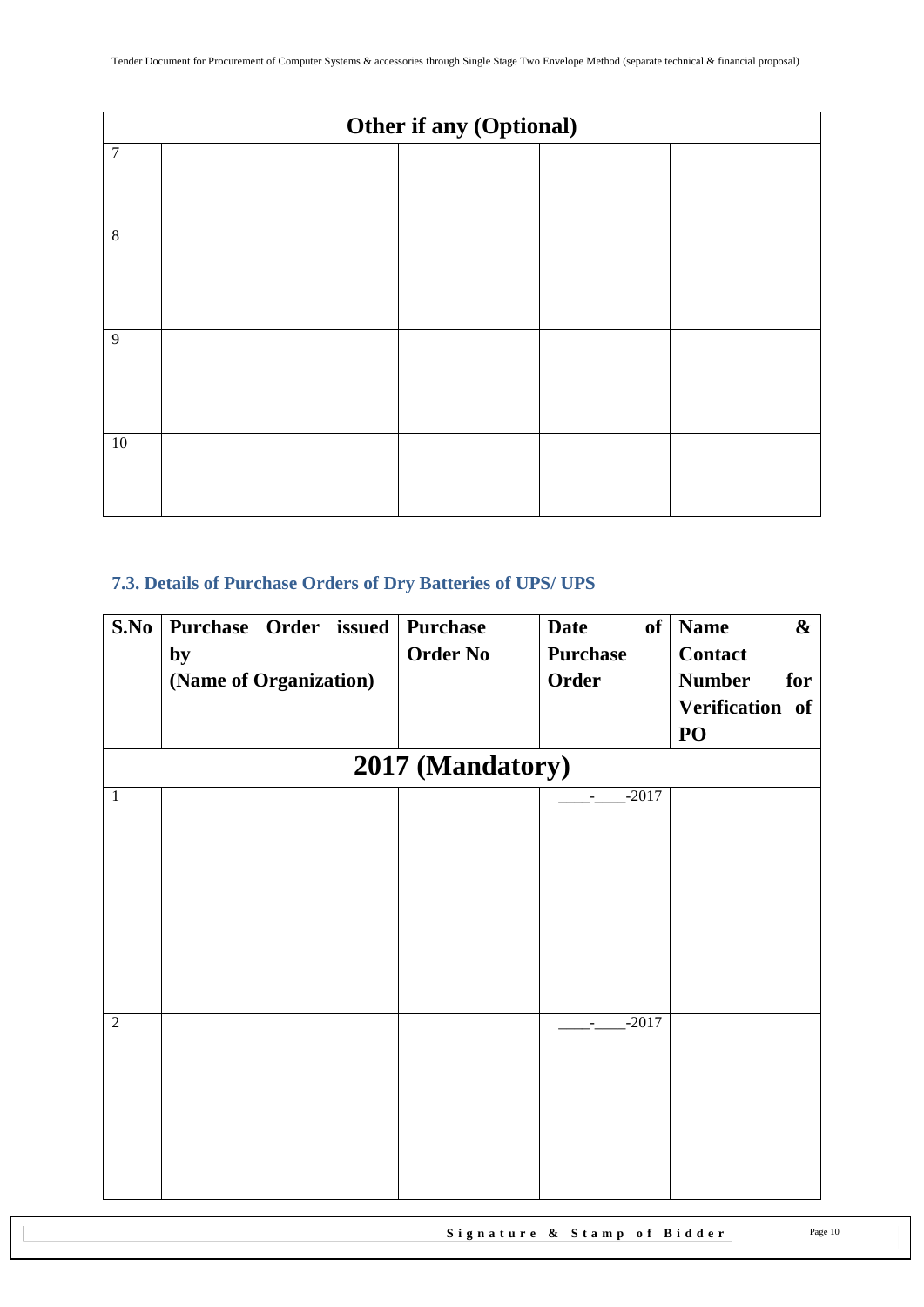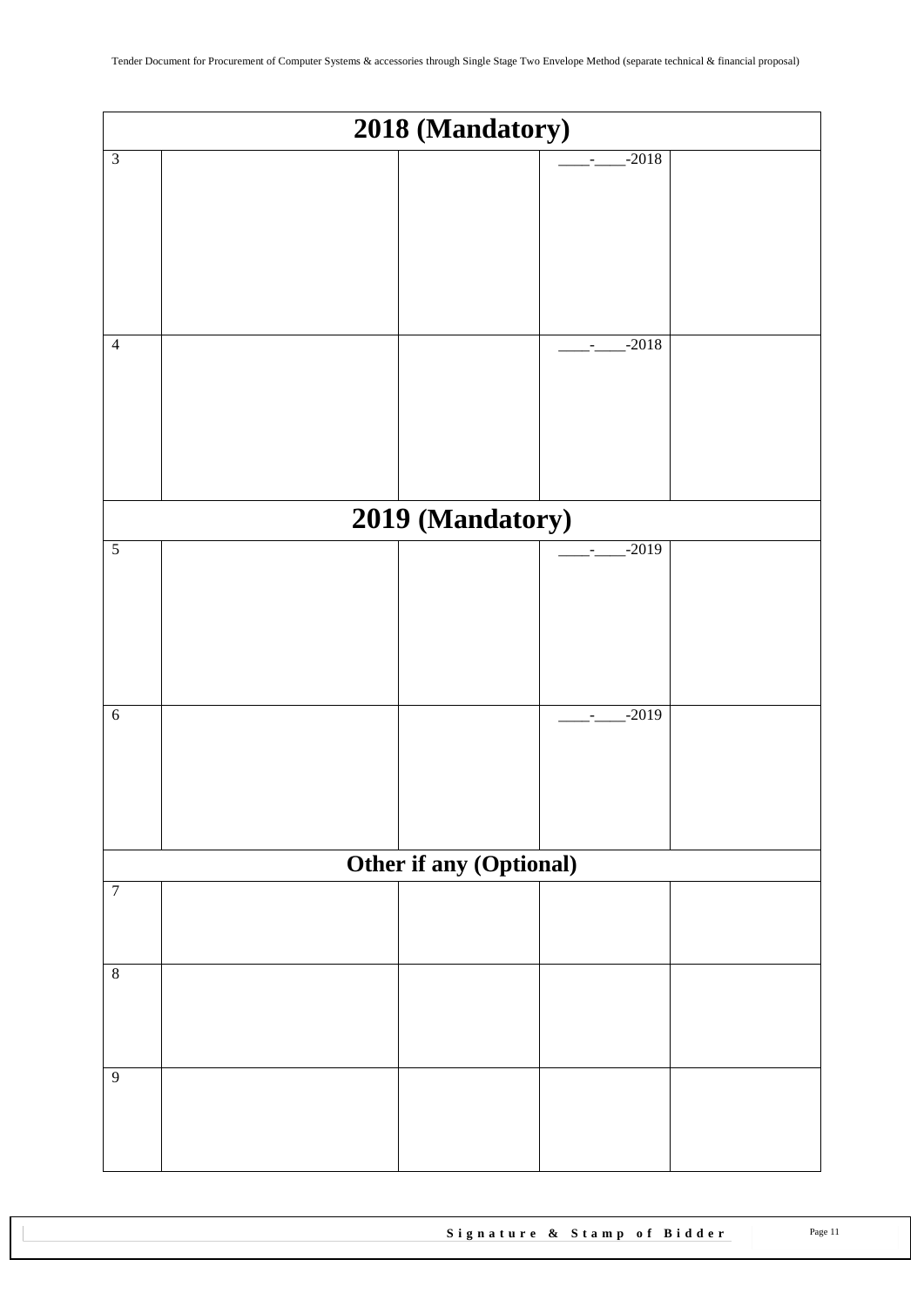# <span id="page-11-0"></span>**7.4. Details of Purchase Orders of Multiple Consumable Items**

| S.No           | Purchase Order issued  |  | Purchase         | <b>Date</b>                         | of Name<br>$\boldsymbol{\&}$ |
|----------------|------------------------|--|------------------|-------------------------------------|------------------------------|
|                | by                     |  | <b>Order No</b>  | <b>Purchase</b>                     | <b>Contact</b>               |
|                | (Name of Organization) |  |                  | Order                               | <b>Number</b><br>for         |
|                |                        |  |                  |                                     | Verification of              |
|                |                        |  |                  |                                     | PO                           |
|                |                        |  | 2017 (Mandatory) |                                     |                              |
| $\mathbf 1$    |                        |  |                  | $-2017$<br>$\overline{\phantom{a}}$ |                              |
|                |                        |  |                  |                                     |                              |
|                |                        |  |                  |                                     |                              |
|                |                        |  |                  |                                     |                              |
|                |                        |  |                  |                                     |                              |
|                |                        |  |                  |                                     |                              |
|                |                        |  |                  |                                     |                              |
|                |                        |  |                  |                                     |                              |
| $\sqrt{2}$     |                        |  |                  | $-2017$<br>$\overline{\phantom{a}}$ |                              |
|                |                        |  |                  |                                     |                              |
|                |                        |  |                  |                                     |                              |
|                |                        |  |                  |                                     |                              |
|                |                        |  |                  |                                     |                              |
|                |                        |  |                  |                                     |                              |
|                |                        |  |                  |                                     |                              |
|                |                        |  |                  |                                     |                              |
|                |                        |  | 2018 (Mandatory) |                                     |                              |
| $\mathfrak{Z}$ |                        |  |                  | $-2018$                             |                              |
|                |                        |  |                  |                                     |                              |
|                |                        |  |                  |                                     |                              |
|                |                        |  |                  |                                     |                              |
|                |                        |  |                  |                                     |                              |
|                |                        |  |                  |                                     |                              |
|                |                        |  |                  |                                     |                              |
| $\overline{4}$ |                        |  |                  | $-2018$<br>$\sim$                   |                              |
|                |                        |  |                  |                                     |                              |
|                |                        |  |                  |                                     |                              |
|                |                        |  |                  |                                     |                              |
|                |                        |  |                  |                                     |                              |
|                |                        |  |                  |                                     |                              |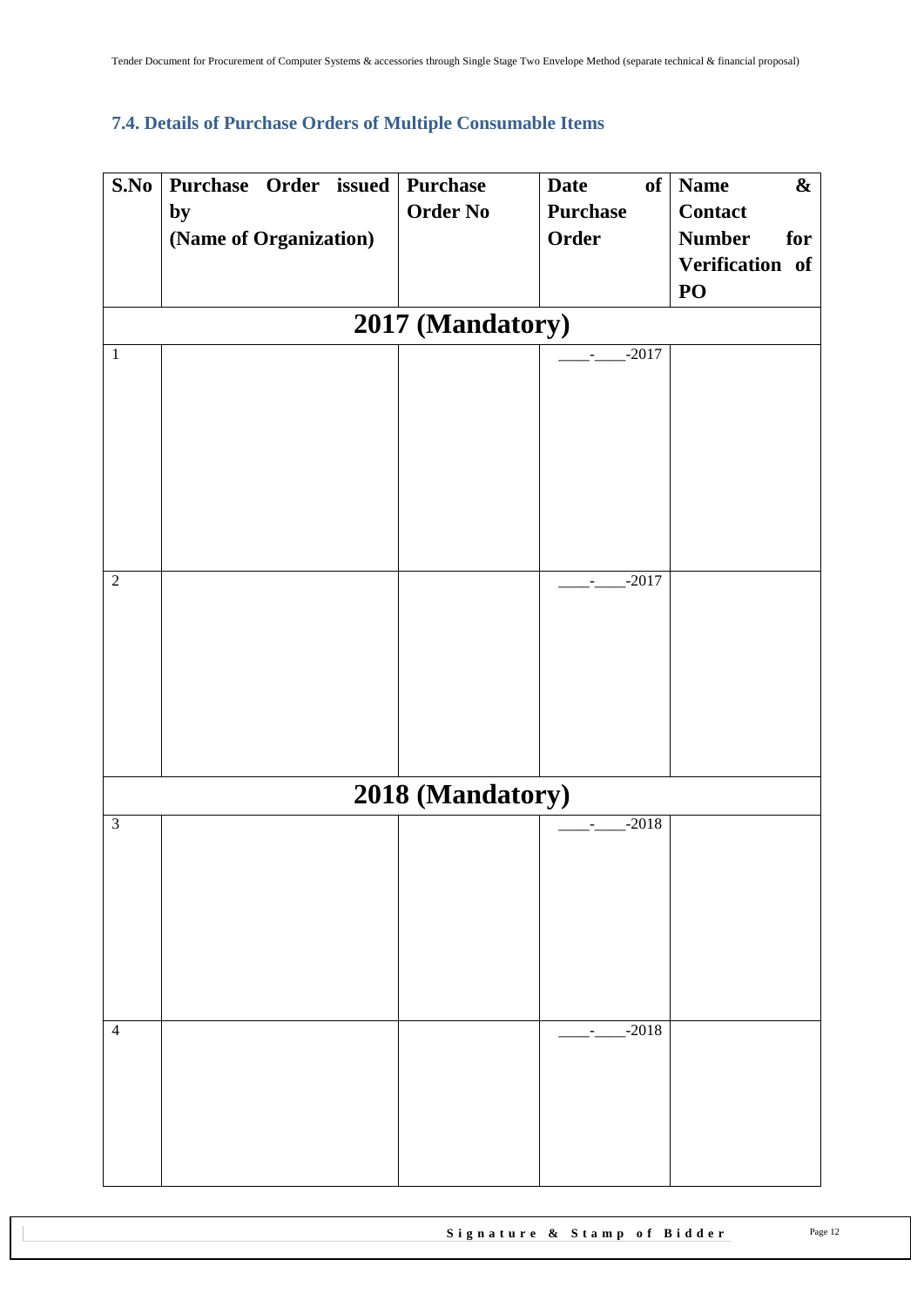|                | 2019 (Mandatory) |                         |                                     |  |
|----------------|------------------|-------------------------|-------------------------------------|--|
| $\overline{5}$ |                  |                         | $-2019$                             |  |
| $\sqrt{6}$     |                  |                         | $-2019$<br>$\overline{\phantom{a}}$ |  |
|                |                  | Other if any (Optional) |                                     |  |
| $\overline{7}$ |                  |                         |                                     |  |
| $\overline{8}$ |                  |                         |                                     |  |

## <span id="page-12-0"></span>**7.5. Details of Financial Turnover during the last three (03) years**

| S.No           | <b>Financial Year</b> | figure | Turnover/sales (Rs.) in   Turnover/sales (Rs.) in words |
|----------------|-----------------------|--------|---------------------------------------------------------|
| 1              | 2017                  |        |                                                         |
| $\overline{2}$ | 2018                  |        |                                                         |
| $\mathfrak{Z}$ | 2019                  |        |                                                         |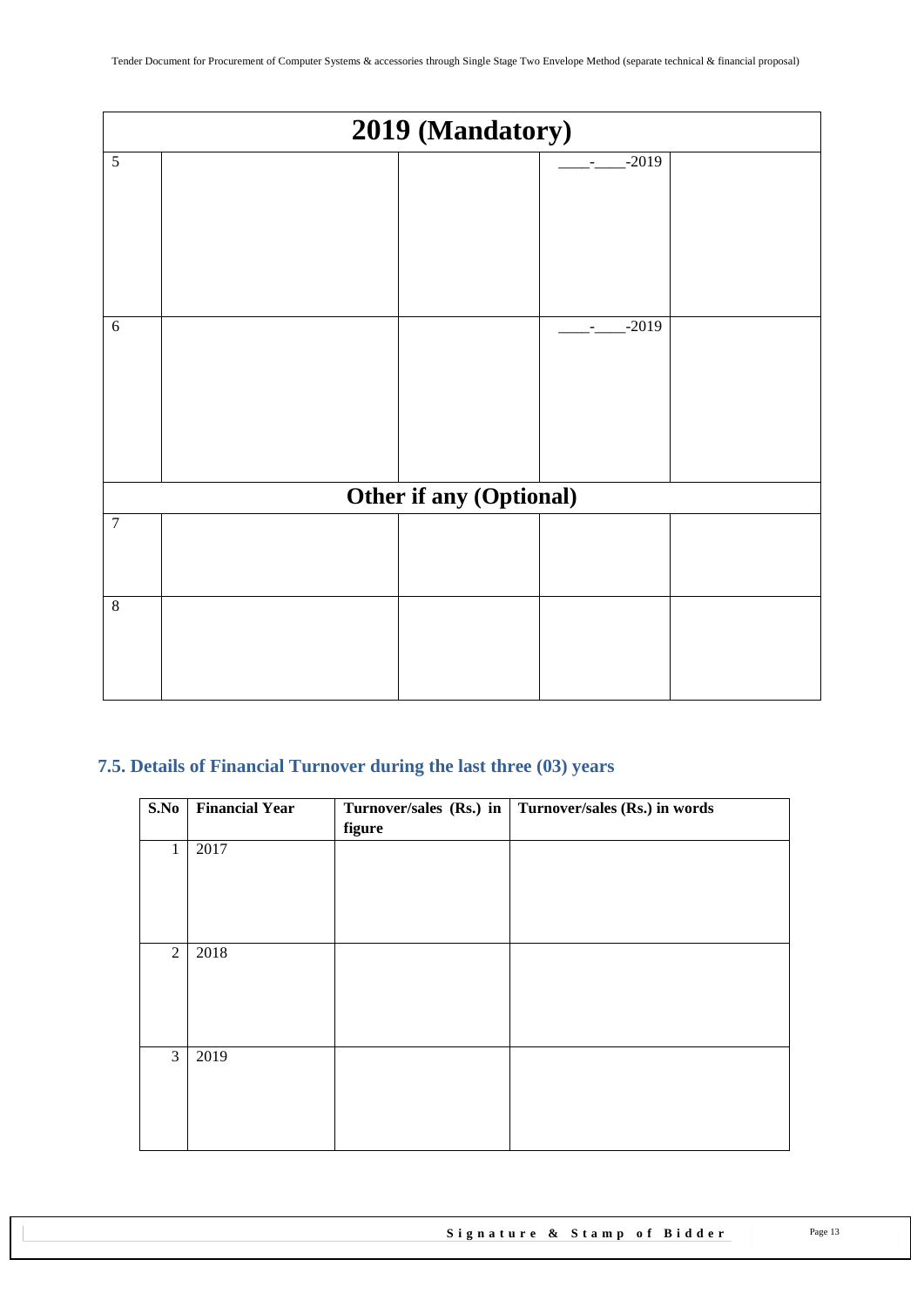#### <span id="page-13-0"></span>**7.6. Details of Official Bank Account of Bidder**

| <b>Name of Bank</b>          |  |
|------------------------------|--|
| <b>Branch Code</b>           |  |
| <b>Address of Bank</b>       |  |
| <b>Bank Account Number</b>   |  |
| <b>Available Balance Rs.</b> |  |

# <span id="page-13-1"></span>**7.7. Details of Manufacturer Authorization Letter) (where applicable)**

| Date of issuance of MAL       |  |
|-------------------------------|--|
|                               |  |
| Date of expiry of MAL         |  |
|                               |  |
| <b>MAL Certificate Number</b> |  |
|                               |  |
| <b>MAL</b> issued by          |  |
|                               |  |

# <span id="page-13-2"></span>**7.8. Details of Dealership Certificate (where applicable)**

<span id="page-13-3"></span>

| Date of issuance of Dealership Certificate |  |
|--------------------------------------------|--|
| Date of expiry of Dealership Certificate   |  |
| <b>Dealership Certificate Number</b>       |  |
| <b>Dealership Certificate issued by</b>    |  |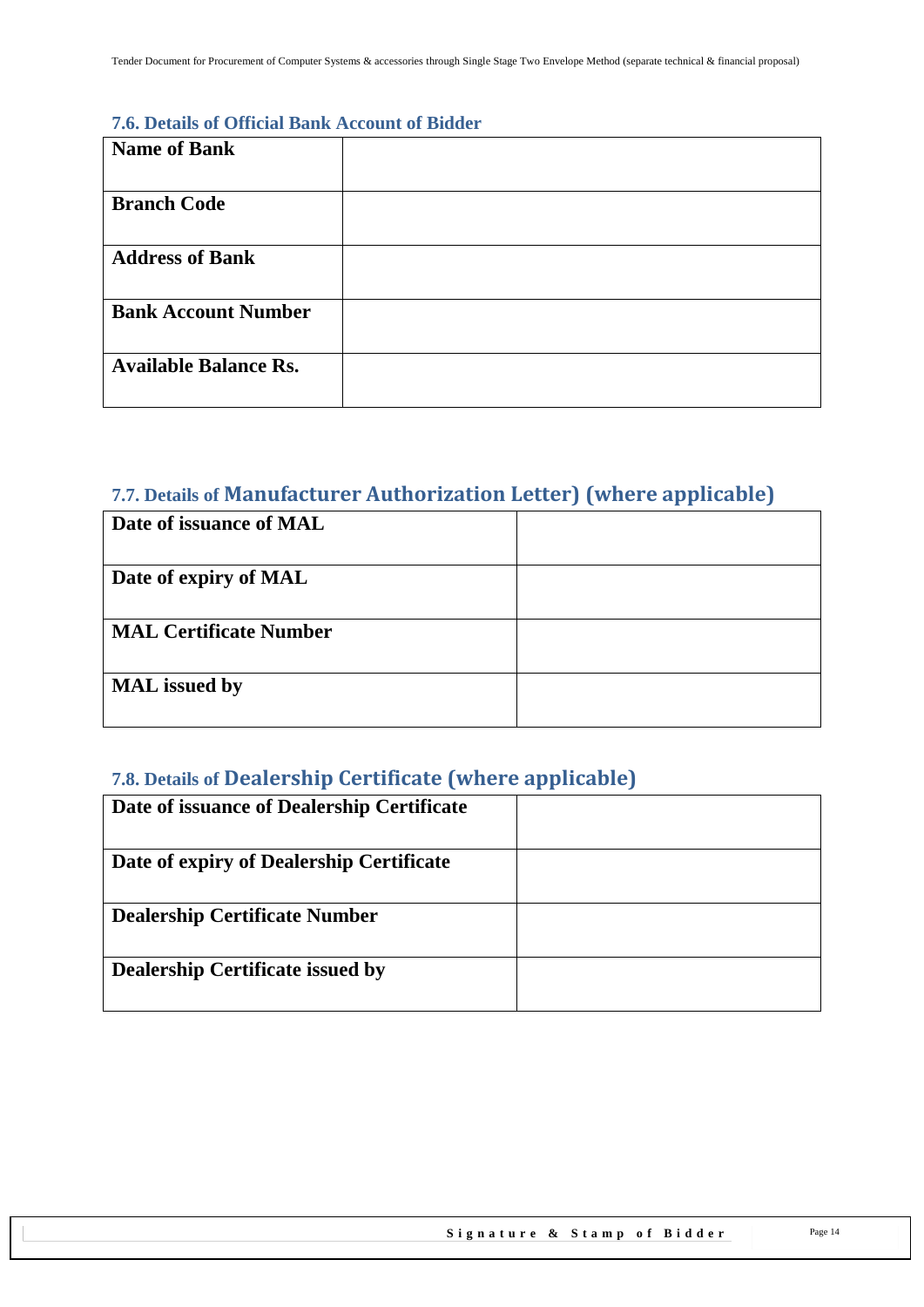#### **7.9. Details of Main Clients of Firms**

| S. No.           | Name of Client | <b>Name of Focal Person</b> | <b>Contact Number</b> |
|------------------|----------------|-----------------------------|-----------------------|
| $\overline{1}$   |                |                             |                       |
|                  |                |                             |                       |
|                  |                |                             |                       |
| $\overline{2}$   |                |                             |                       |
|                  |                |                             |                       |
|                  |                |                             |                       |
|                  |                |                             |                       |
| $\overline{3}$   |                |                             |                       |
|                  |                |                             |                       |
|                  |                |                             |                       |
| $\overline{4}$   |                |                             |                       |
|                  |                |                             |                       |
|                  |                |                             |                       |
| $\overline{5}$   |                |                             |                       |
|                  |                |                             |                       |
|                  |                |                             |                       |
|                  |                |                             |                       |
| $\sqrt{6}$       |                |                             |                       |
|                  |                |                             |                       |
|                  |                |                             |                       |
| $\boldsymbol{7}$ |                |                             |                       |
|                  |                |                             |                       |
|                  |                |                             |                       |
|                  |                |                             |                       |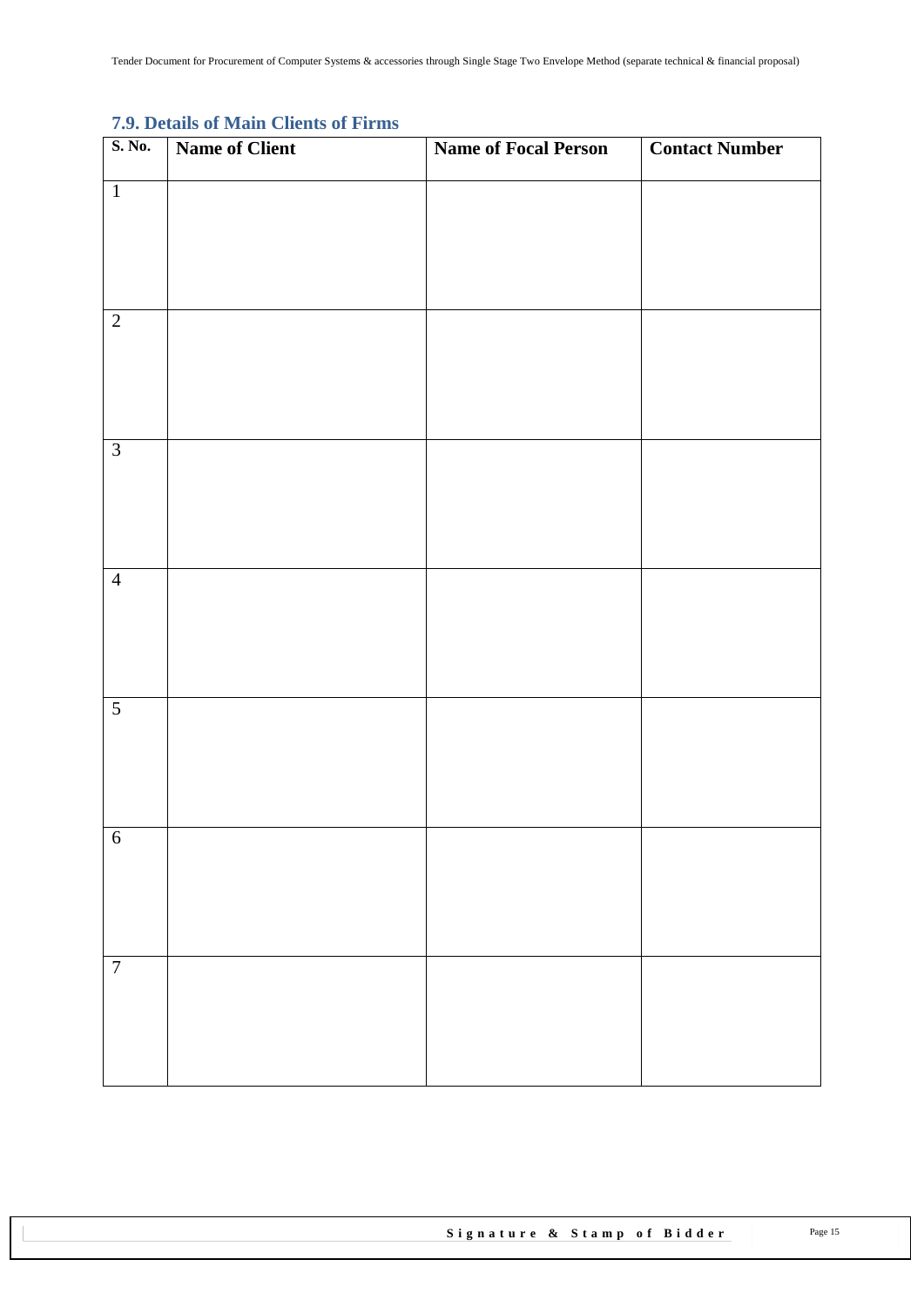| . .<br>S. No.  | $\frac{1}{2}$<br>Name of Staff | <b>Designation</b> | <b>Contact Number/</b> |
|----------------|--------------------------------|--------------------|------------------------|
|                |                                |                    | email address          |
| $\overline{1}$ |                                |                    |                        |
| $\overline{2}$ |                                |                    |                        |
| $\overline{3}$ |                                |                    |                        |
| $\overline{4}$ |                                |                    |                        |
| $\overline{5}$ |                                |                    |                        |
| $\overline{6}$ |                                |                    |                        |

## <span id="page-15-0"></span>**7.10. Details of Technical Team of Bidder**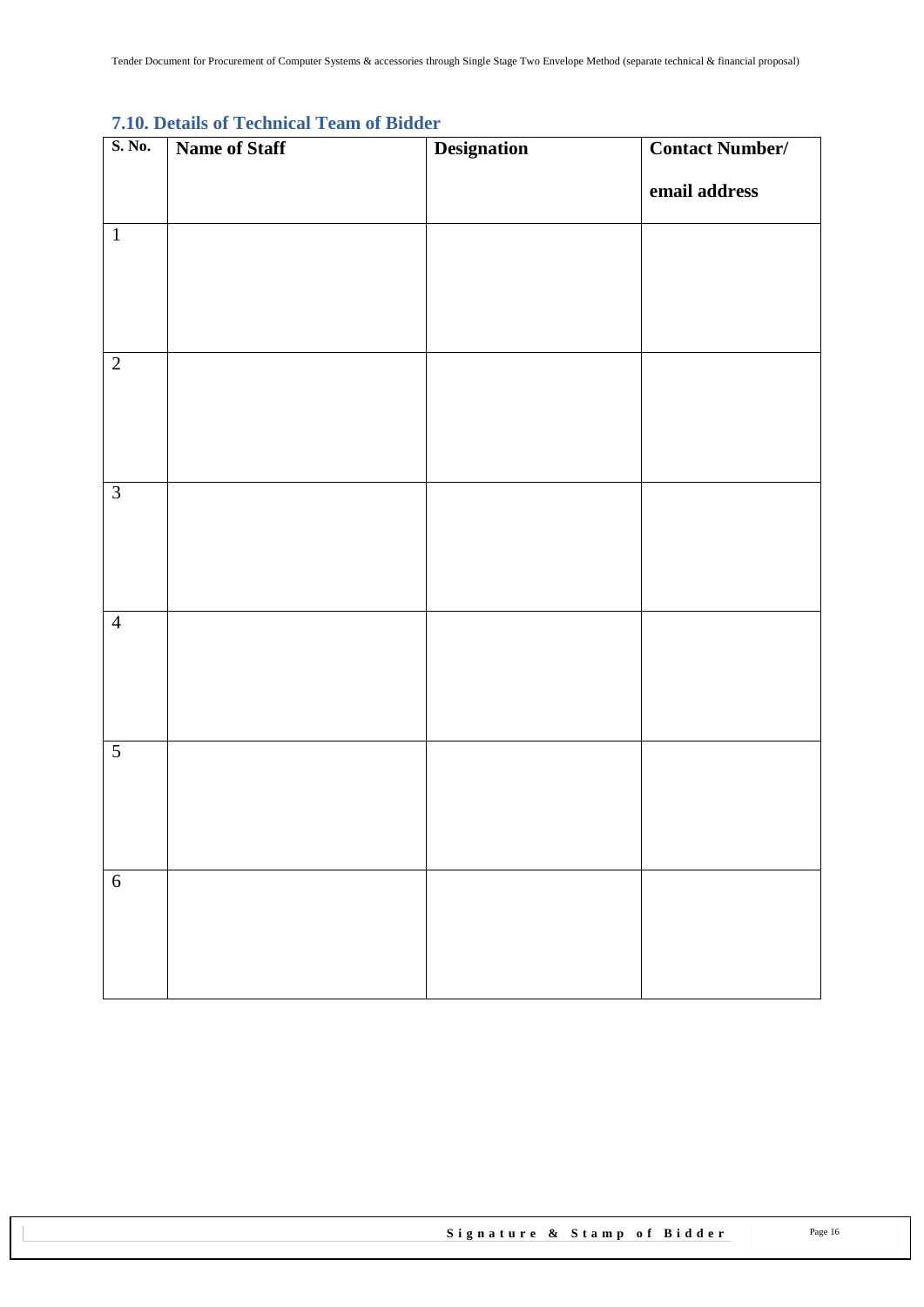# <span id="page-16-0"></span>**8. Desired Specifications & Technical Proposal:**

## <span id="page-16-1"></span>**8.1. LOT NO. 1: DESKTOP COMPUTER (Karachi)**

Bidders are required to provide details in the space provided. No need to submit technical proposal on the letter

head of bidder.

| <b>Desired specifications of SHC</b>                                                                                                                                                                   | Quantity           | <b>Specifications offered by bidder</b> |
|--------------------------------------------------------------------------------------------------------------------------------------------------------------------------------------------------------|--------------------|-----------------------------------------|
| Branded, Business Series Desktop<br>Computer preferably from the top<br><b>International</b><br><b>OR</b><br><b>Brands</b><br><b>EQUIVALENT/HIGHER</b><br><b>STANDARD</b>                              |                    |                                         |
| <b>Processor:</b><br>$9th$ Generation, Ci5-9500/3 GHz up<br>to 4.1 GHz or higher                                                                                                                       | 60<br><b>Sixty</b> |                                         |
| <b>Chipset M/Board:</b><br>Intel Chipset H370 or equivalent/<br>higher standard that can support<br>(a). Intel $9th$ Generation or higher<br>Processors<br>(b). RAM 32 GB<br>(c). SSD 256 GB or higher |                    |                                         |
| Casing:<br>Tower or mini Tower                                                                                                                                                                         |                    |                                         |
| <b>RAM</b> (installed):<br>2 X 4 GB DDR4 (Total 8 GB)                                                                                                                                                  |                    |                                         |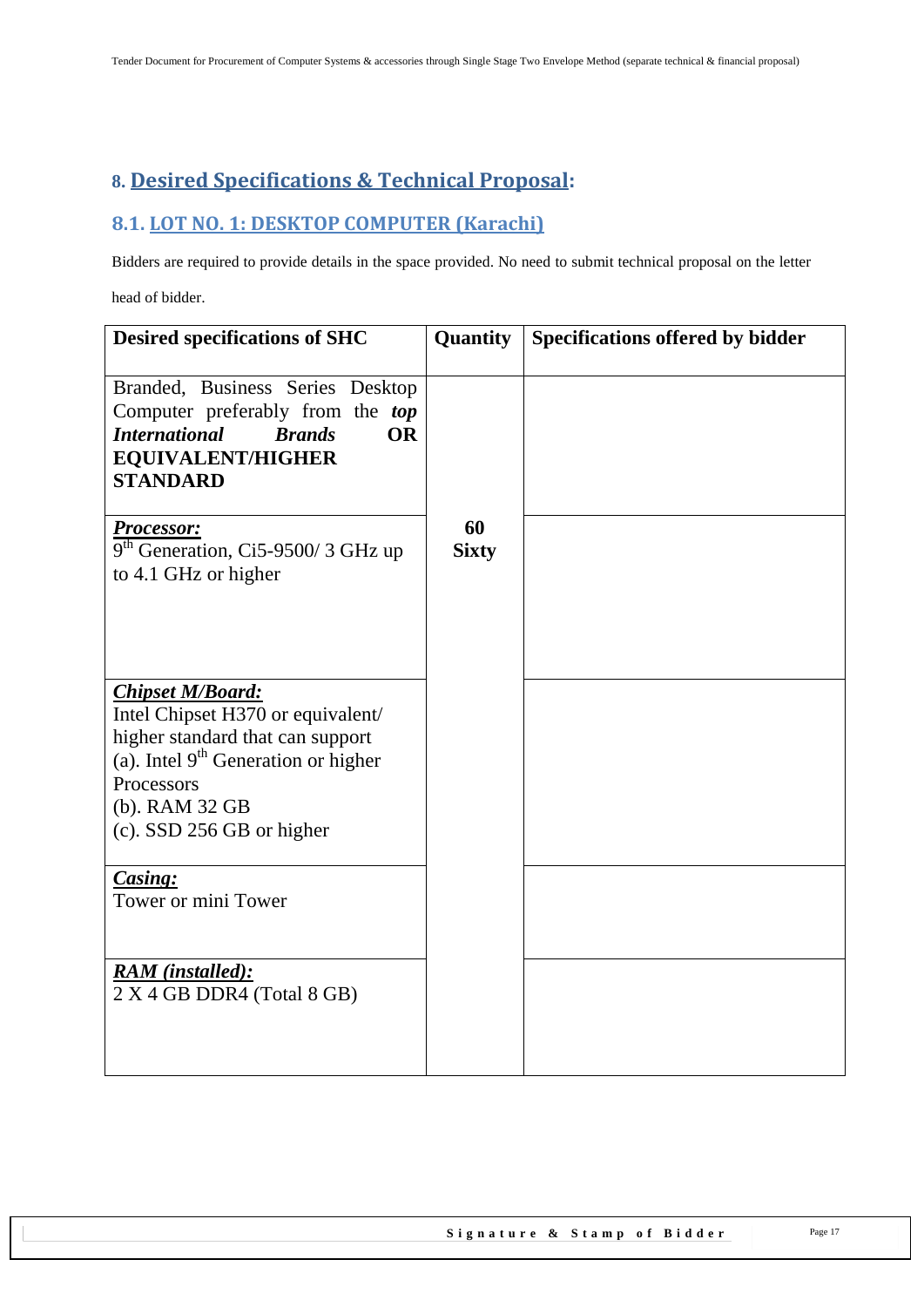| <b>Hard drive (installed):</b><br>1 TB SATA (7200 rpm or higher)                 |  |
|----------------------------------------------------------------------------------|--|
|                                                                                  |  |
| <b>Optical Drive:</b><br><b>DVD R-W</b>                                          |  |
| Connectivity:<br>LAN 10/100/1000                                                 |  |
| <b>Power Supply:</b>                                                             |  |
| 180 w or equivalent/higher standard                                              |  |
|                                                                                  |  |
| <b>Key board &amp; Mouse:</b><br>Manufacture's brand.                            |  |
|                                                                                  |  |
| LED:<br>$\overline{18.5}$ " / 19" LED (Manufacture's<br>brand).                  |  |
|                                                                                  |  |
| <b>Operating System:</b><br><b>Pre-installed Licensed Microsoft</b><br>$\bullet$ |  |
| Windows 10 Professional 64 Bit<br><b>Verification from Microsoft</b>             |  |
| Pakistan is mandatory.<br>100% activated/validated on<br>$\bullet$               |  |
| Microsoft Server.                                                                |  |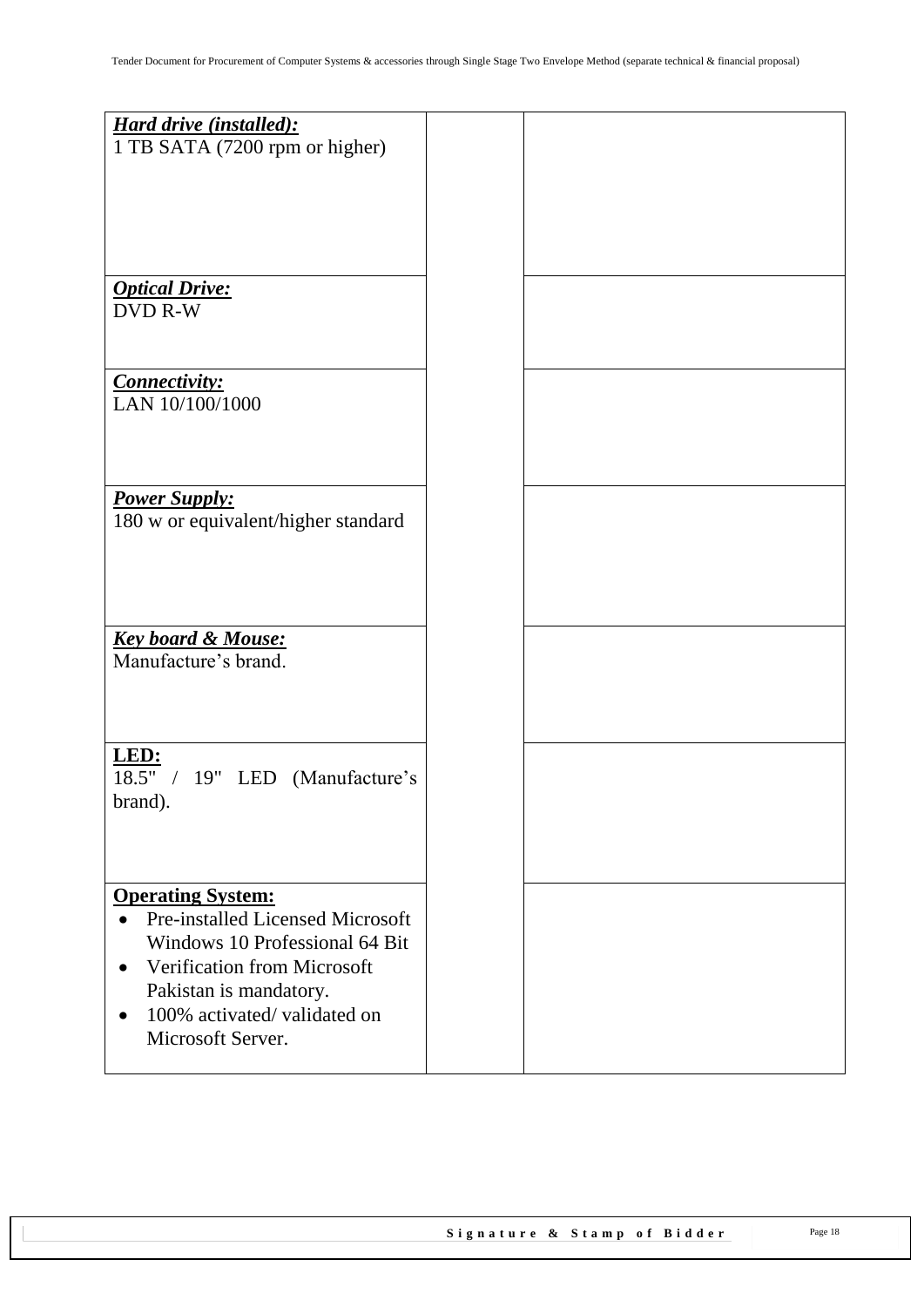| <b>Warranty:</b><br>Manufacture's<br>years<br>Comprehensive warranty (with parts,<br>labour & onsite) |  |
|-------------------------------------------------------------------------------------------------------|--|
| <b>EQUIVALENT/HIGHER</b><br><b>OR</b><br><b>STANDARD</b>                                              |  |

# <span id="page-18-0"></span>**8.2. LOT NO. 2: LASER PRINTER (Karachi)**

Bidders are required to provide details in the space provided. No need to submit technical proposal on the letter

head of bidder.

| <b>Desired specifications of SHC</b> | Quantity     | Specifications offered by bidder |
|--------------------------------------|--------------|----------------------------------|
| <b>Technology:</b>                   |              |                                  |
| Laser Jet                            |              |                                  |
|                                      |              |                                  |
| <b>Brand:</b>                        |              |                                  |
|                                      |              |                                  |
| & Canon or equivalent/<br>HP         | 60           |                                  |
| higher standard                      | <b>Sixty</b> |                                  |
|                                      |              |                                  |
|                                      |              |                                  |
| <b>Print Speed(Black):</b>           |              |                                  |
| 18 PPM or higher                     |              |                                  |
|                                      |              |                                  |
|                                      |              |                                  |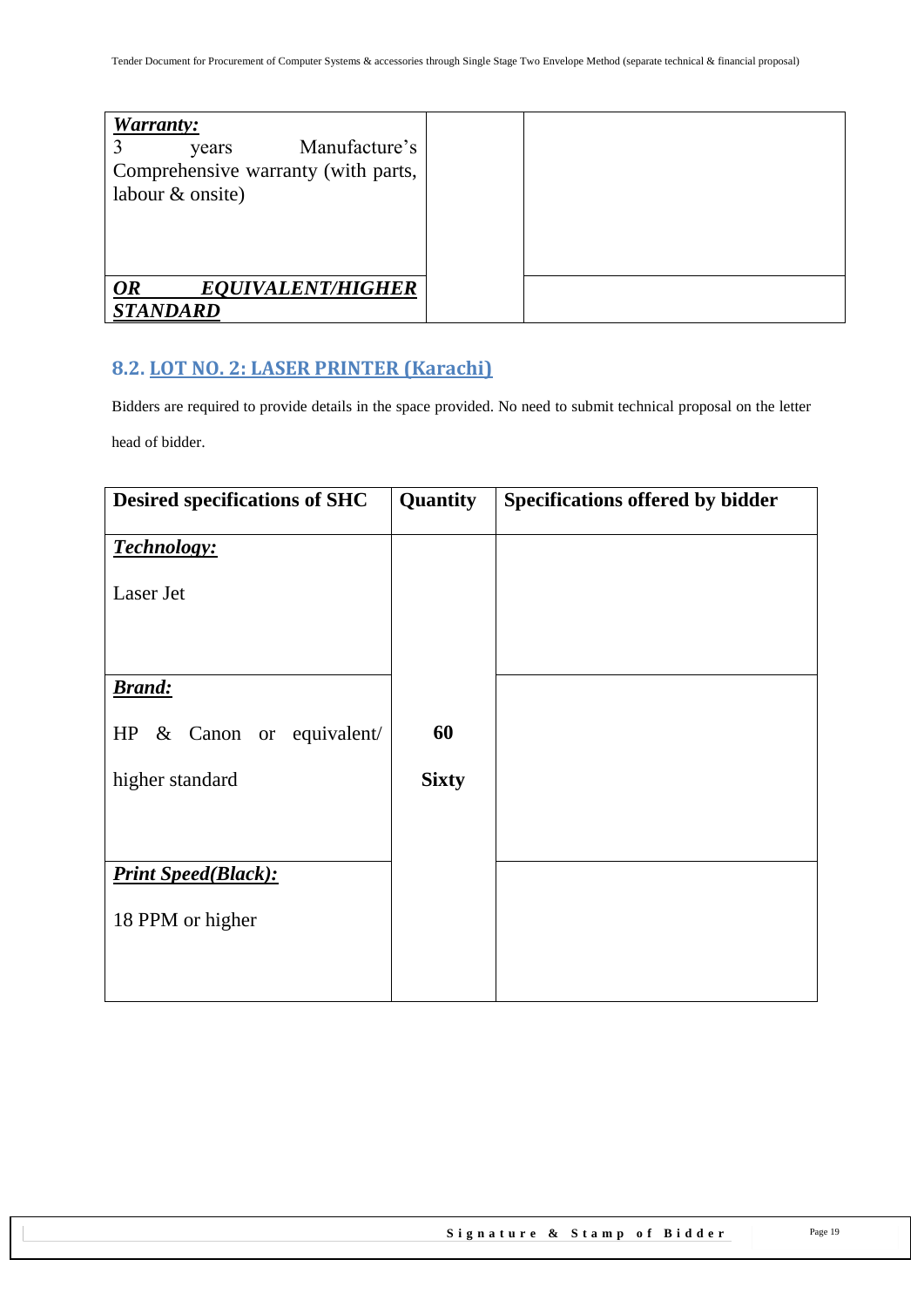| <b>Cost Effective &amp; Economical:</b> |  |  |
|-----------------------------------------|--|--|
| Printer must be cost effective $\&$     |  |  |
| economical in term of copying           |  |  |
| cost & consumables.                     |  |  |
|                                         |  |  |
|                                         |  |  |
| <b>Warranty:</b>                        |  |  |
| 2 years warranty (with parts,           |  |  |
| labour & onsite)                        |  |  |
|                                         |  |  |

# <span id="page-19-0"></span>**8.3. LOT NO. 3: DRY BATTERIES FOR UPS (Karachi)**

| <b>Desired specifications of SHC</b> Quantity |              | Specifications offered by bidder |
|-----------------------------------------------|--------------|----------------------------------|
| <b>Brand:</b>                                 |              |                                  |
| Branded or equivalent/higher                  |              |                                  |
| standard                                      | 60           |                                  |
|                                               | <b>Sixty</b> |                                  |
| <b>Specifications:</b>                        |              |                                  |
| 12 V/7 Amp                                    |              |                                  |
| <b>Backup Time:</b>                           |              |                                  |
| 15 Minutes                                    |              |                                  |
|                                               |              |                                  |
| <b>Battery Warranty:</b>                      |              |                                  |
| Six Months.                                   |              |                                  |
|                                               |              |                                  |
|                                               |              |                                  |
|                                               |              |                                  |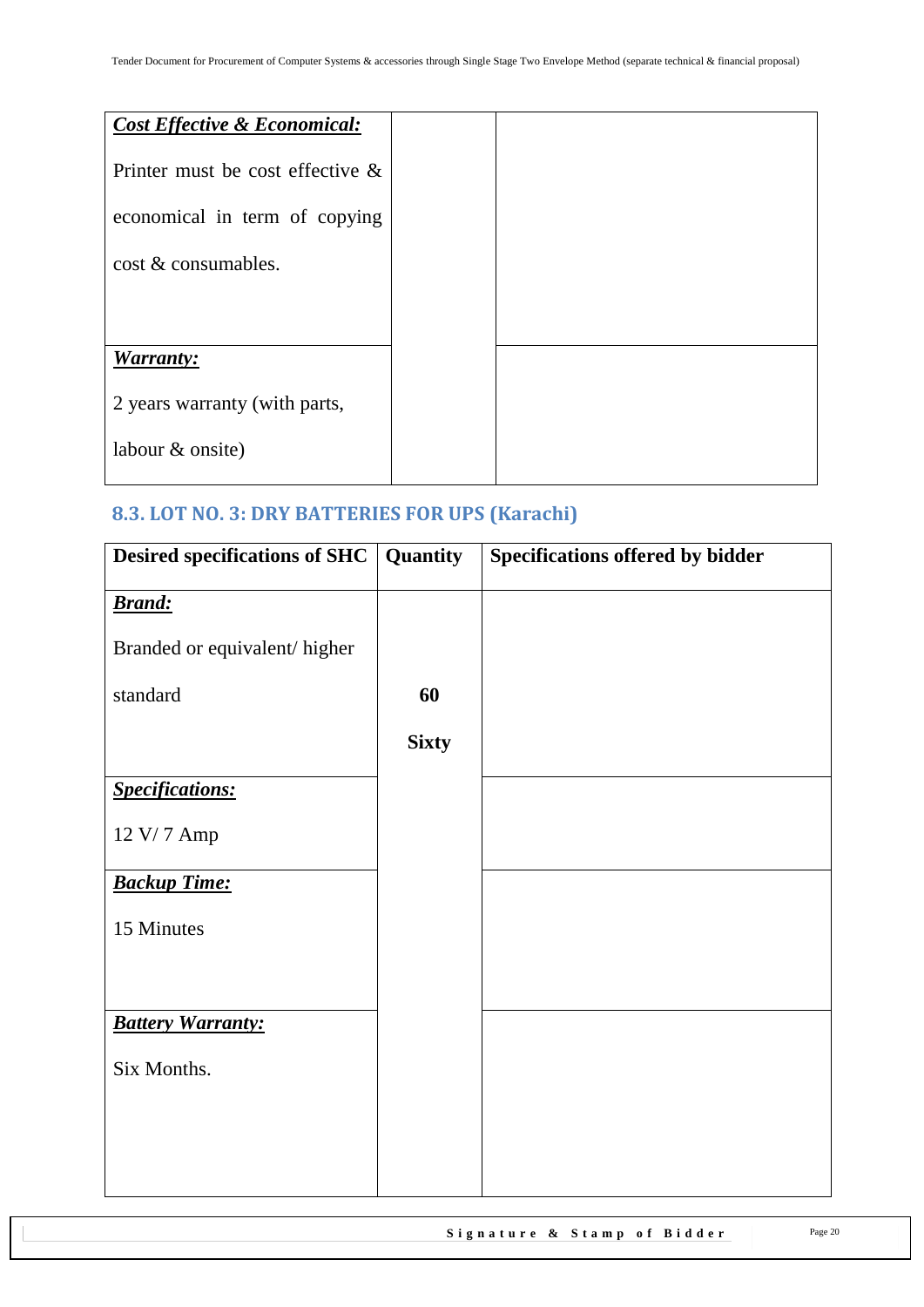## <span id="page-20-0"></span>**8.4. LOT NO. 4: MULTIPLE CONSUMABLE ITEMS ON ITEM WISE BASIS (to be transported to Larkana)**

| <b>Specifications offered by</b> |
|----------------------------------|
|                                  |
|                                  |
|                                  |
|                                  |
|                                  |
|                                  |
|                                  |
|                                  |
|                                  |
|                                  |
|                                  |
|                                  |
|                                  |
|                                  |
|                                  |
|                                  |
|                                  |
|                                  |
|                                  |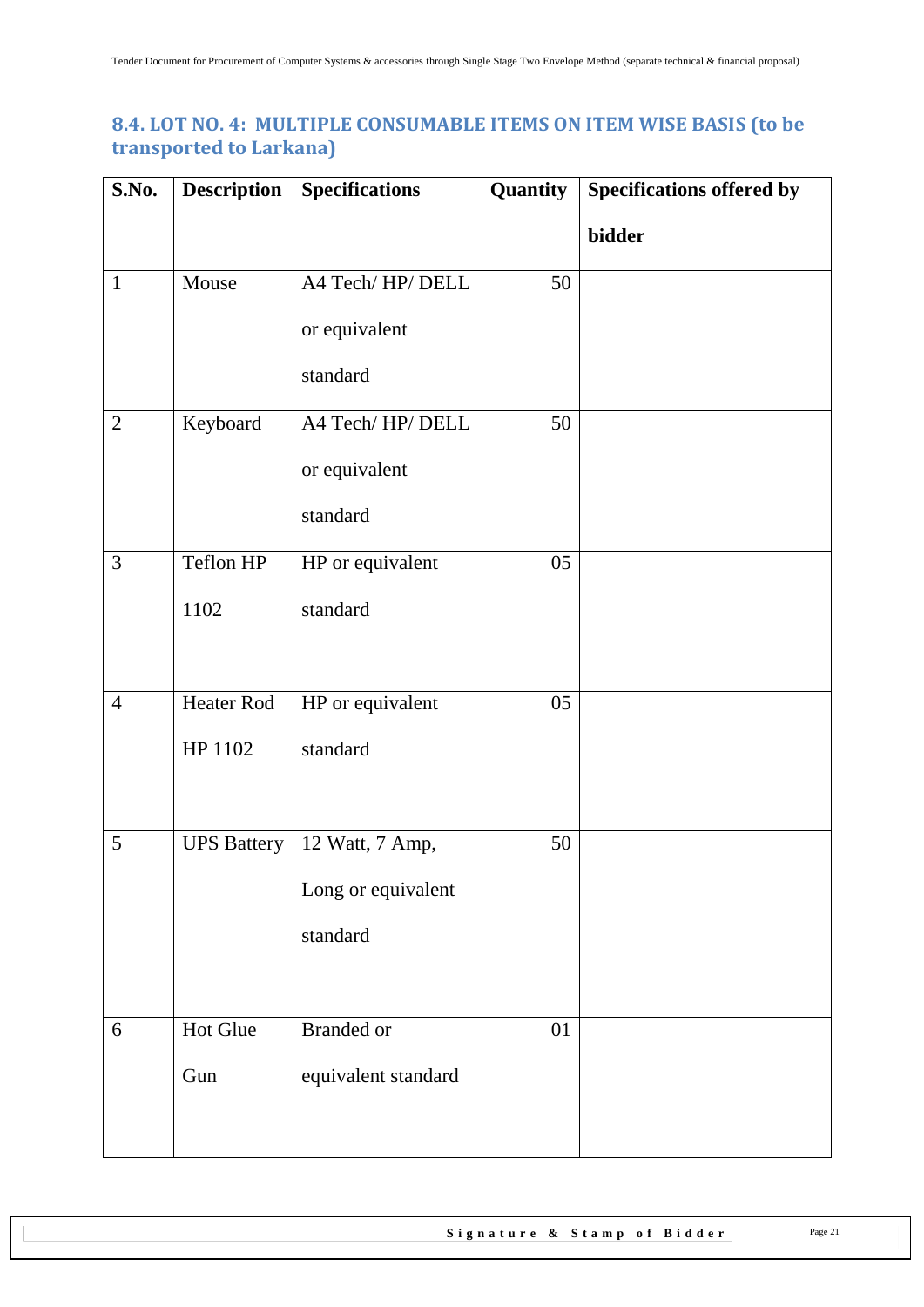| $\overline{7}$ | Network            | 9 Volt, Branded or  | 05        |  |
|----------------|--------------------|---------------------|-----------|--|
|                | <b>Tester</b>      | equivalent standard |           |  |
|                | <b>Battery</b>     |                     |           |  |
| 8              | <b>Hitting Air</b> | KADA or equivalent  | 01        |  |
|                | Gun                | standard            |           |  |
| 9              | <b>Blank DVD</b>   | Sony / Maxwell or   | 100       |  |
|                |                    | equivalent standard |           |  |
| 10             | <b>USB</b>         | 16 GB Kingston or   | 10        |  |
|                |                    | equivalent standard |           |  |
| 11             | <b>USB</b>         | 16 GB Kingston or   | 10        |  |
|                |                    | equivalent standard |           |  |
| 12             | Crimping           | <b>Branded</b> or   | 01        |  |
|                | <b>Tool Set</b>    | equivalent standard |           |  |
| 13             | <b>RJ 45</b>       | A-Net / Clipsal or  | 01 Packet |  |
|                | Connector          | equivalent standard |           |  |
|                | $(1$ Box)          |                     |           |  |
| 14             | <b>HDMI</b>        | <b>Branded</b> or   | 30        |  |
|                | Cable 3            | equivalent standard |           |  |
|                | Meter              |                     |           |  |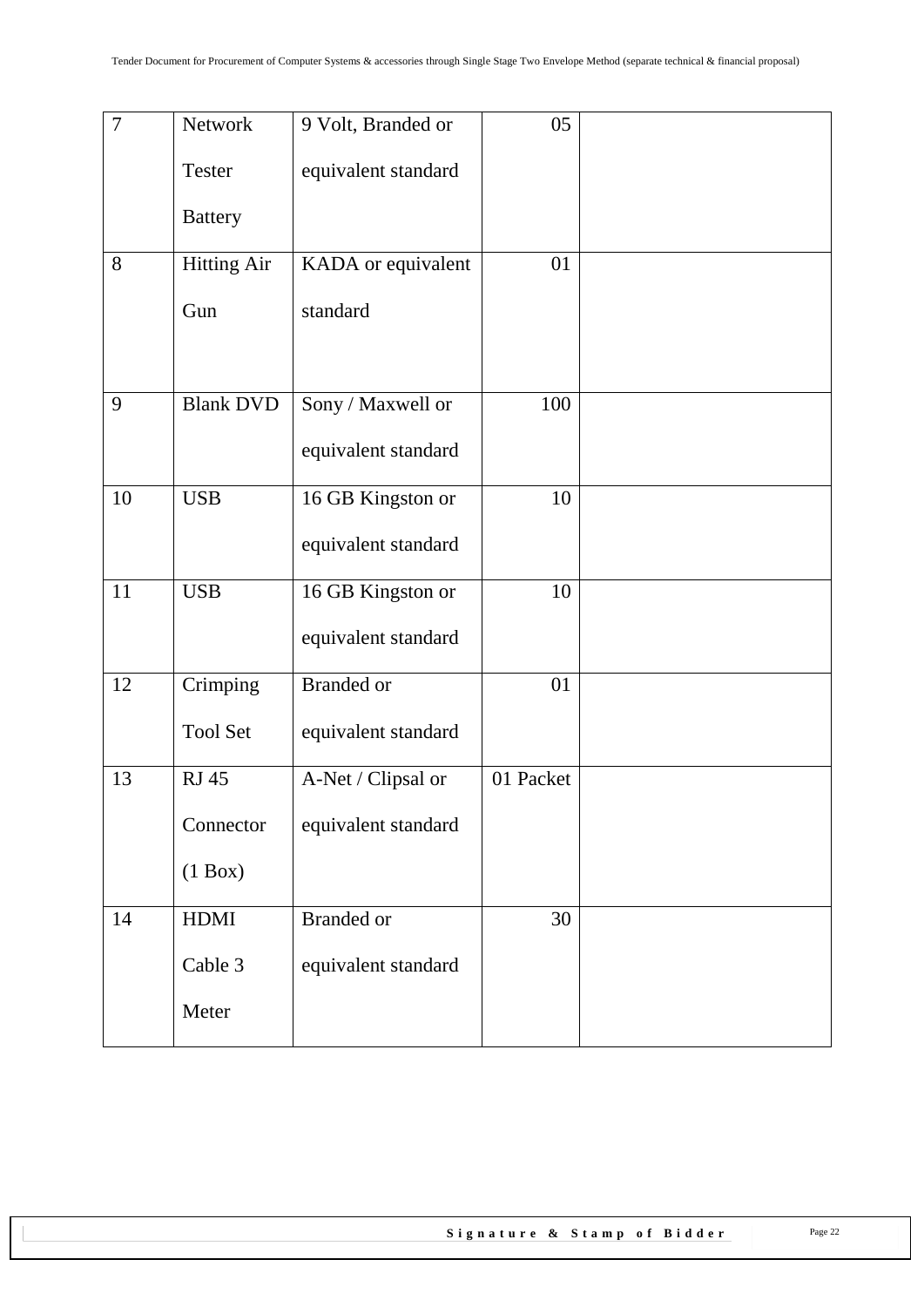| 15 | Thumb         | SecuGen or          | 02 |  |
|----|---------------|---------------------|----|--|
|    | Device        | equivalent standard |    |  |
|    | Hamster       |                     |    |  |
|    | Pro 20        |                     |    |  |
|    | (HU20)        |                     |    |  |
| 16 | Web Cam       | A4-Tech or          | 02 |  |
|    | Camera        | equivalent standard |    |  |
|    |               |                     |    |  |
| 17 | TP Link       | TP Link or          | 02 |  |
|    | Router TL-    | equivalent standard |    |  |
|    | <b>WR940N</b> |                     |    |  |
| 18 | <b>WD40</b>   | WD 40 or equivalent | 05 |  |
|    | Spray         | standard            |    |  |
|    |               |                     |    |  |
| 19 | Heavy Air     | Black & Dekker or   | 01 |  |
|    | Blower        | equivalent standard |    |  |
|    |               |                     |    |  |
| 20 | VGA to S-     | <b>Branded</b> or   | 02 |  |
|    | Video         | equivalent standard |    |  |
|    | Convertor     |                     |    |  |
| 21 | Formatted     | HP or equivalent    | 05 |  |
|    | Card HP       | standard            |    |  |
|    | 1102          |                     |    |  |
|    |               |                     |    |  |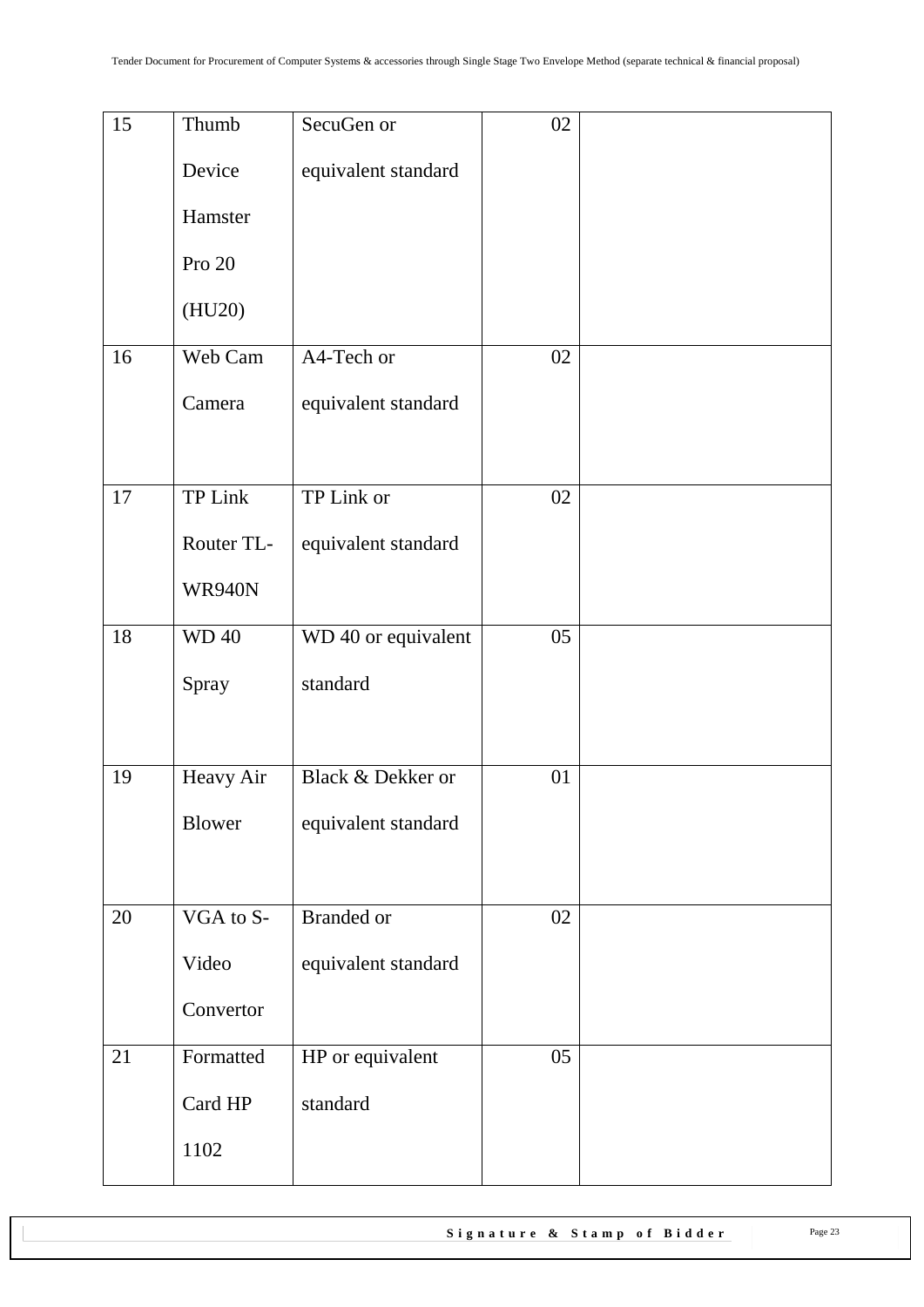| 22 | <b>VGA Cable</b>   | <b>Branded</b> or   | 30 |  |
|----|--------------------|---------------------|----|--|
|    | 1.5 Meter          | equivalent standard |    |  |
|    |                    |                     |    |  |
| 23 | TP Link 8          | TP Link or          | 05 |  |
|    | Port Switch        | equivalent standard |    |  |
|    |                    |                     |    |  |
| 24 | <b>PCI</b> Express | TP Link/D Link or   | 20 |  |
|    | Lan Card           | equivalent standard |    |  |
|    |                    |                     |    |  |
|    |                    |                     |    |  |

Note for Lot No. 4:

All items for Lot No. 4 are required to be transported to Circuit Court, Larkana.

Bidders can apply for one/ all items as per their convenient.

<span id="page-23-0"></span>Lot No. 4 Multiple Consumable Items will be awarded on item wise basis instead of complete lot.

#### **10. Sample of Financial Proposal ( to be submitted on official letter head):**

Bidders are advised to submit separate financial proposal for each lot as per following format on the official letter head of bidder which must be properly signed  $\&$  stamped.

#### <span id="page-23-1"></span>**10.1. Format of Financial Proposal of Lot No. 1**

| S.No | Make & Model                         | Unit Price without GST   Unit Price  | without                              |
|------|--------------------------------------|--------------------------------------|--------------------------------------|
|      |                                      | Rs. (in figures)                     | GST Rs. (in words)                   |
|      | Please do not write<br>anything here | Please do not write anything<br>here | Please do not write anything<br>here |

#### <span id="page-23-2"></span>**10.2. Format of Financial Proposal of Lot No. 2**

| S.No | Make & Model                         | Unit Price without GST   Unit Price  | without                              |
|------|--------------------------------------|--------------------------------------|--------------------------------------|
|      |                                      | Rs. (in figures)                     | <b>GST Rs.</b> (in words)            |
|      | Please do not write<br>anything here | Please do not write anything<br>here | Please do not write anything<br>here |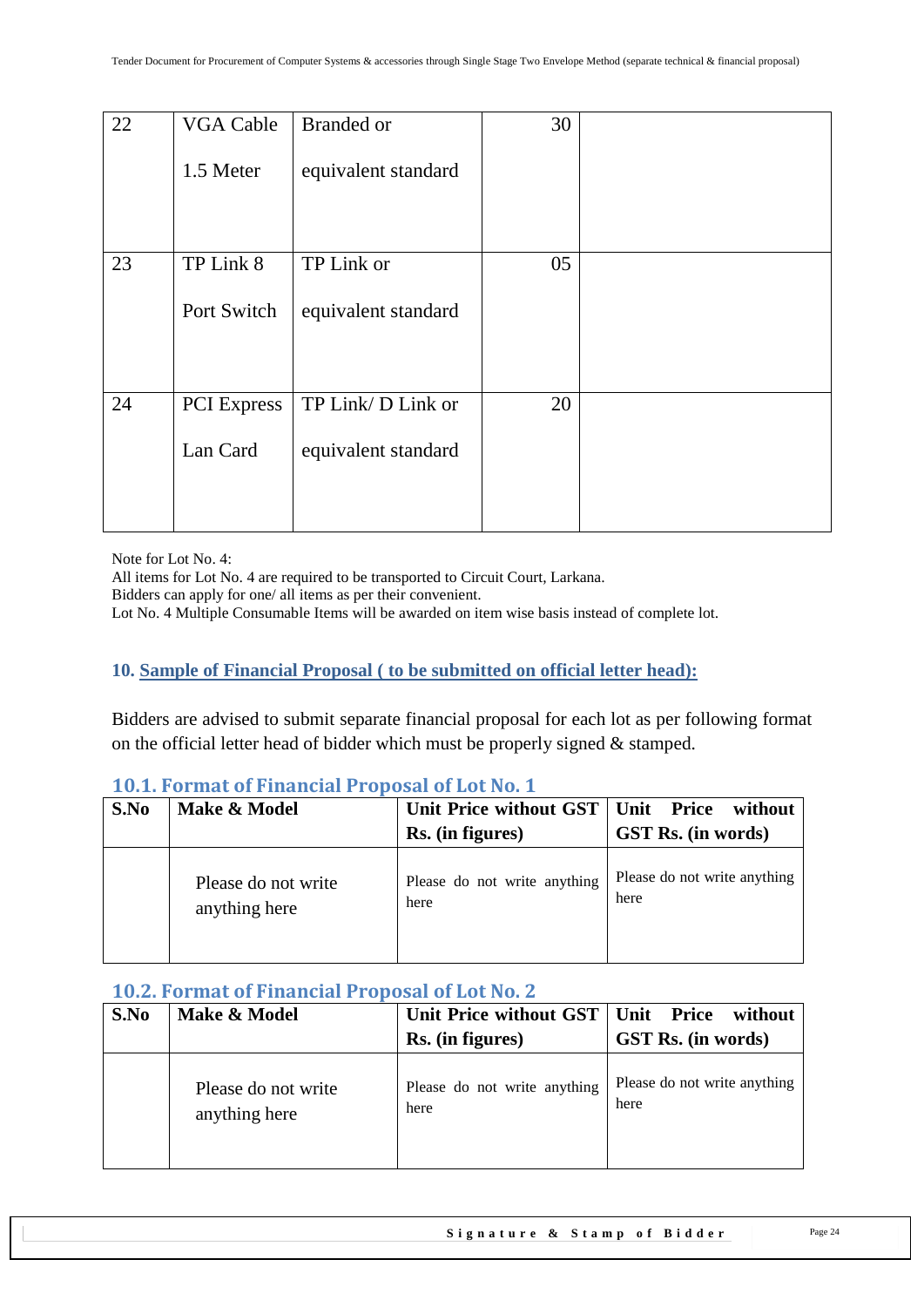| S.No | Make & Model                         | without<br><b>Price</b><br>Unit<br><b>GST</b><br>Rs. | <b>Quantity</b>                      | <b>Amount Rs.</b>                          |
|------|--------------------------------------|------------------------------------------------------|--------------------------------------|--------------------------------------------|
|      | Please do not write<br>anything here | Please do not write anything<br>here                 | Please do not write<br>anything here | Please do<br>not write<br>anything<br>here |

#### <span id="page-24-0"></span>**10.3. Format of Financial Proposal of Lot No. 3**

## <span id="page-24-1"></span>**10.4. Format Financial Proposal of Lot No. 4 (on item wise basis)**

| S.No | Make & Model                         | <b>Price</b><br>without<br>Unit<br><b>GST</b><br>Rs. | Quantity                             | <b>Amount Rs.</b>                          |
|------|--------------------------------------|------------------------------------------------------|--------------------------------------|--------------------------------------------|
|      | Please do not write<br>anything here | Please do not write anything<br>here                 | Please do not write<br>anything here | Please do<br>not write<br>anything<br>here |
|      |                                      |                                                      |                                      |                                            |
|      |                                      |                                                      |                                      |                                            |

- No extra charges shall be paid for transportation in Karachi and Larkana.
- All Government taxes shall be applicable as per rules.
- Taxes shall be deducted by the concerned department and its decision shall be final.
- Bidder should be active vendor I.D at the time of submission of bill.
- Bidder shall be bound to submit all required documents along with bill in the budget branch of this Court.
- Sindh High Court believes in honesty, integrity and transparency in procurement. Bidders are advised to report the corruption matters directly to Registrar, High Court of Sindh, Karachi ([registrar@sindhhighcourt.gov.pk](mailto:registrar@sindhhighcourt.gov.pk)), if they are asked to give gifts/ bribe/ cash/ etc for receiving cheques/award of tender.

| <b>Name</b>        |                             |         |
|--------------------|-----------------------------|---------|
|                    |                             |         |
| <b>Designation</b> |                             |         |
|                    |                             |         |
| <b>Cell Number</b> |                             |         |
|                    |                             |         |
| Signature & stamp  |                             |         |
|                    |                             |         |
|                    | Signature & Stamp of Bidder | Page 25 |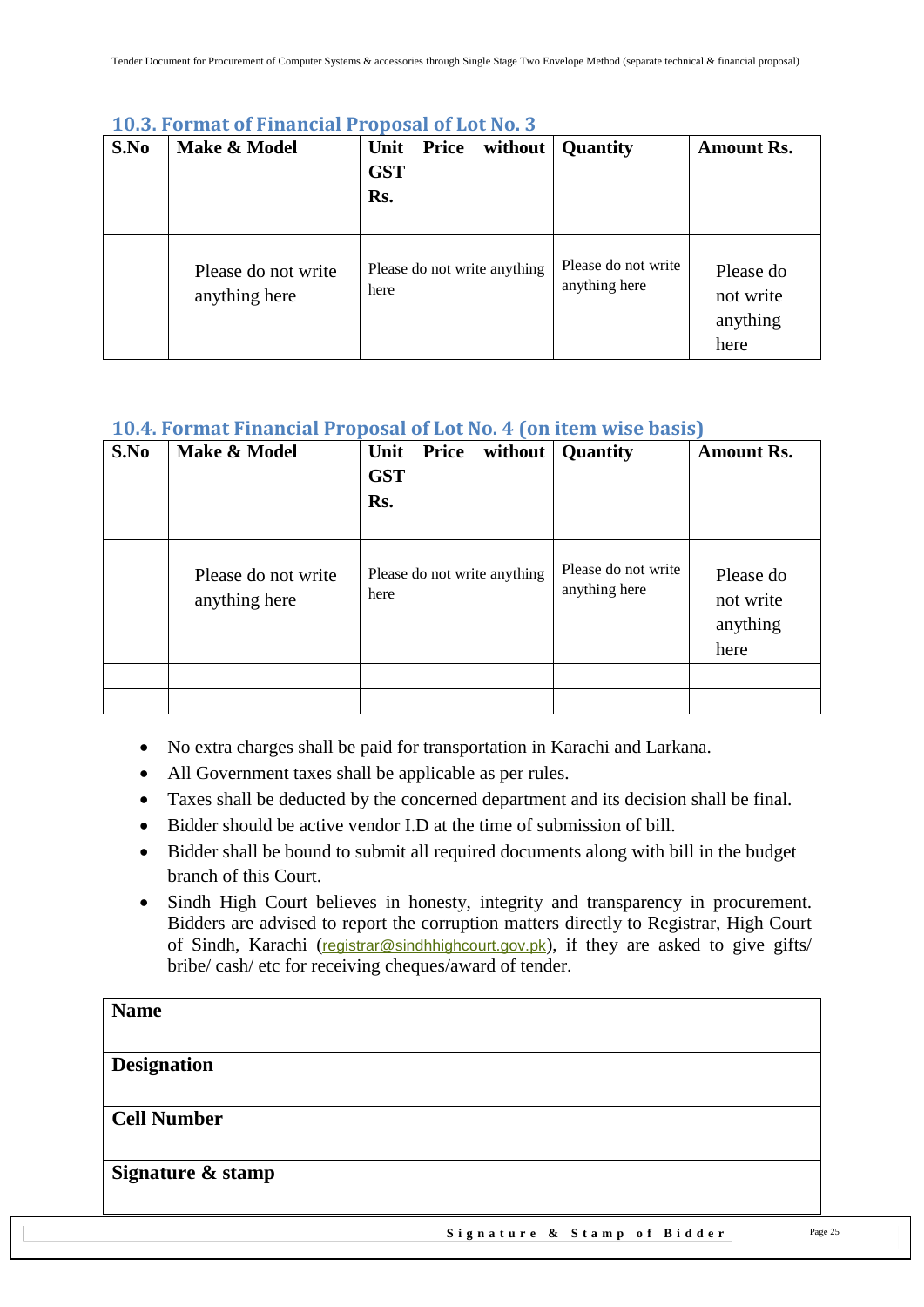#### <span id="page-25-0"></span>**10.5. Sample of Calculation of Bid Security (along with financial proposal)**

1. **Bid Security of 1% of total quoted amount** will be deposited along with Tender

Document in shape of BID SECURITY FORM/ PAY ORDER/ BANK DRAFT as

reflected in tender notice.

- 2. Bid Security should favour Registrar, High Court of Sindh, Karachi.
- 3. Separate Bid Security must be submitted for each item as per following format.

| Bid Security for Desktop Computers/ Laser Printers/ Dry Batteries for UPS/ Multiple |            |  |                    |                 |             |  |
|-------------------------------------------------------------------------------------|------------|--|--------------------|-----------------|-------------|--|
| <b>Consumable Items</b>                                                             |            |  |                    |                 |             |  |
| Make & Model of Quoted Item                                                         |            |  | Unit Price without | <b>Quantity</b> | Amount      |  |
|                                                                                     | <b>GST</b> |  |                    |                 | without GST |  |
|                                                                                     | Rs.        |  |                    |                 | Rs.         |  |
|                                                                                     |            |  |                    |                 |             |  |
|                                                                                     |            |  |                    |                 |             |  |
| <b>Total Amount (without GST)</b>                                                   |            |  |                    |                 |             |  |
| 1% of Total Amount                                                                  |            |  |                    |                 |             |  |
| <b>Pay Order Number</b>                                                             |            |  |                    |                 |             |  |
| <b>Pay Order Issuance Date</b>                                                      |            |  |                    |                 |             |  |
| <b>Name of Banker</b>                                                               |            |  |                    |                 |             |  |
| <b>Amount of Pay Order</b>                                                          |            |  |                    |                 |             |  |
| <b>Period of Validity</b>                                                           |            |  |                    |                 |             |  |

- 1. Rates must be quoted in Pakistani Currency.
- 2. Quantity may be increased or decreased as per rules and keeping in view the availability of budget.
- 3. Rates must be quoted without GST. GST shall be applicable as per rules.
- 4. All government taxes shall be applicable as per rules.
- 5. All government taxes will be deducted by the concerned department and its decision shall be final in respect of taxation and billing.
- 6. Bidders must have active Vendor ID of A.G Sindh.
- 7. Successful Bidder (s) will be required to submit complete bill along with copies of required documents to Budget Branch of Sindh High Court for forwarding the same to Accountant General Sindh, Karachi.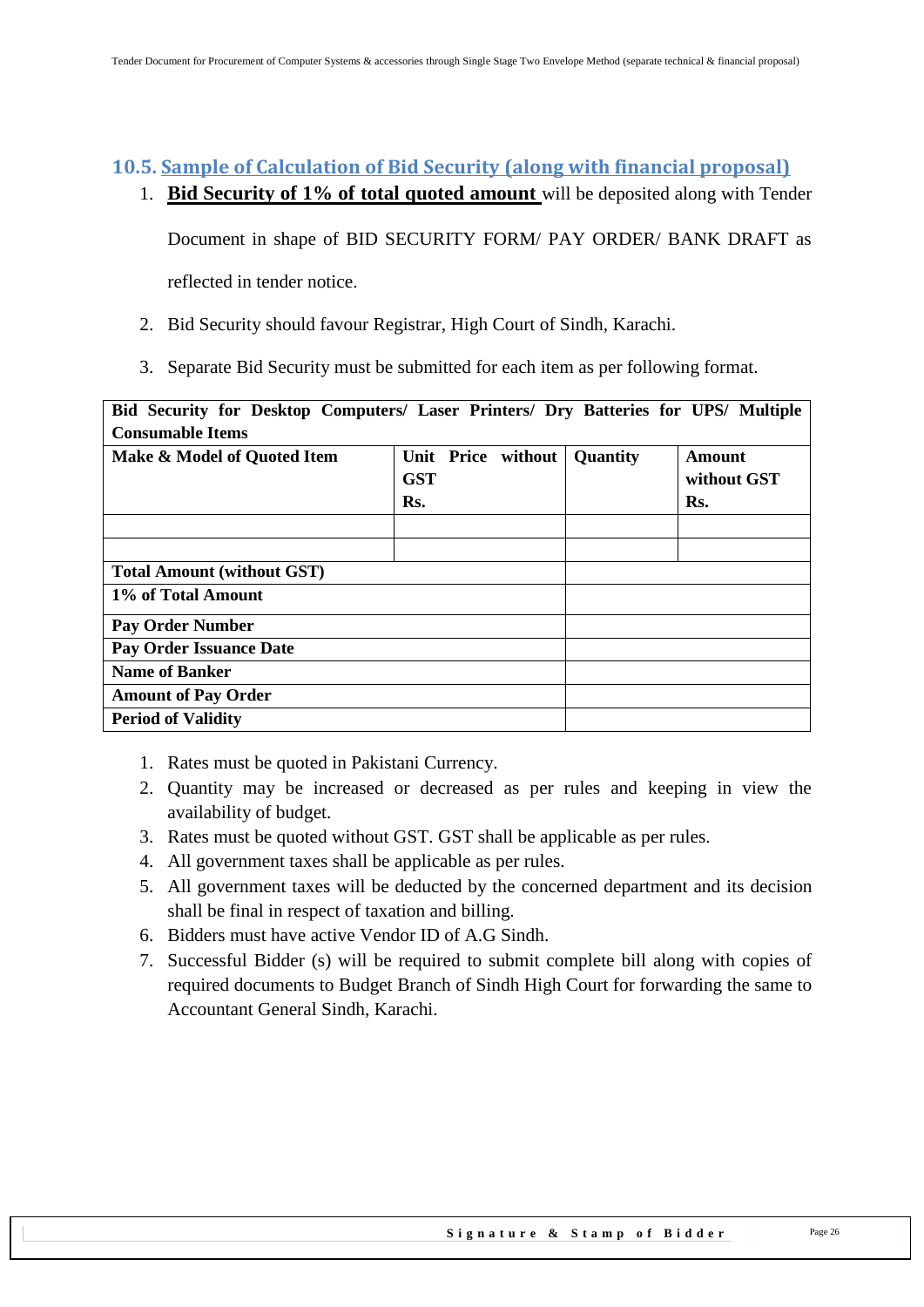## <span id="page-26-0"></span>**11. Terms & Conditions:**

- 1. **Bidding Method**: *Single Stage-Two Envelopes* method will be adopted for bidding process as per SPPRA Rules. Bidders are required to submit separate technical & financial proposal.
- 2. **Qualification/ Eligibility:** Bidders are bound to submit soft and hard copies of all documents as mentioned in Eligibility Criteria Section, in order to establish their eligibility to participate in bid. In case of non-availability/ non-flagging of either, soft or hard copy, bidder may be disqualified.
- 3. **Release of Bid Security**: The bid security of unsuccessful bidder will be released by SHC after award of work or after expiry of bid validity period as per rules.
- 4. **Late Bids**: Sindh High Court shall not consider any bid that arrives after the deadline for submission of bids, as reflected in NIT. Any bid received after the deadline for submission of bids shall be declared late, rejected, and returned unopened to the Bidder.
- 5. **Responsive Bids**: A substantially responsive Bid is one that conforms to all the terms, conditions, and specifications of the Bidding Documents without material deviation, reservation, or omission. Non-responsive Bids shall not be considered. Bidders are advised in their own interest to prepare their bids as per format, requirements, terms & conditions, mentioned in bid documents. Bidders are also advised to submit soft and hard copies of all required documents along with their bids.
- 6. **Award of Contract**: Sindh High Court may award the Contract to the **technically qualified Bidder** whose offer has been determined to be the lowest bid and is substantially responsive to the Bidding Documents, provided further that the Bidder is determined to be qualified to perform the Contract satisfactorily.
- 7. **Notification/ Purchase Order for Award of Contract**: Prior to the expiration of the period of bid validity, Sindh High Court will notify the successful Bidder, in writing, that its Bid has been accepted. Until a formal Contract is prepared and executed, the purchase order/ notification of award shall constitute a binding Contract.
- 8. **Performance Security**: The bid security of successful bidder will be released by Sindh High Court after submission of Performance Security equal to **5% of total cost of contract**.
- 9. **Release of Performance Security**: Performance Security shall be released after successful delivery of goods and issuance of satisfactory certificate from the concerned department.
- 10. **Validity Period:** The procurement contract will be awarded within bid **validity period i.e. 90 days** as per Rules.
- 11. **Receiving/Acceptance of Purchase Order:** The vendor will sign the copy of the Purchase Order as acknowledgement. Copy of Purchase Order along with relevant documents must be submitted along with bill.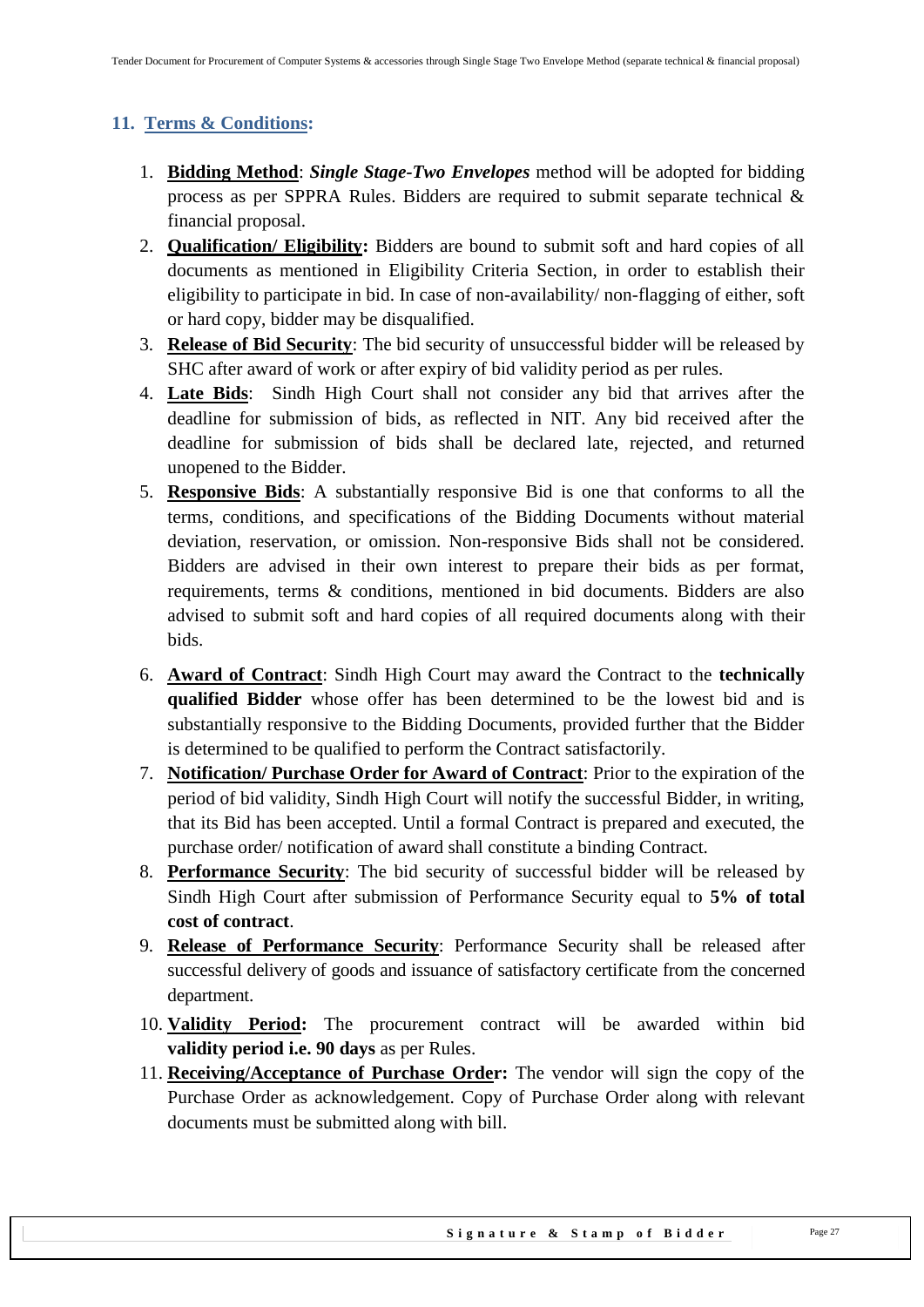- 12. **Delivery Mechanism**: Successful bidder shall deliver the goods within **thirty (30) calendar days** of issuance of Purchase Order or as mutually decided by the High Court & Supplier.
- 13. **Delayed Delivery:** 1% penalty of the total amount will be imposed per week for which the company/firm/agency failed to deliver within the delivery/execution period or the request for extension in delivery time declined by SHC.
- 14. **Transportation:** Goods will be delivered in the relevant station and no extra charges shall be paid for transportation of goods.
- 15. **Inspection:** Physical inspection will be carried out by the concerned staff members of I.T Branch. Ordered material is subject to final inspection at the time of delivery.
- 16. **Quantity Delivered:** Competent Authority reserves the right to increase/decrease the quantity as per requirement and availability of funds, as per rules.
- 17. **Payment Term:** Payment shall not be made in advance before making delivery.
- 18. **Condition of Goods**: All items must meet in all respects with the specifications & conditions of the Order and must be in good condition & conform to the best industrial quality standards; otherwise they will be liable to be rejected as per rules.
- 19. **Rejection of Goods:** We reserve the right to cancel any or all the items if material is not in accordance with our specification or if the delivery is delayed.
- 20. **Disclosure of Confidential Script/Material:** All rights reserve with the SHC and no information either in written/electronic media/copying form should be disseminated without the permission of the authority.
- 21. **Resolution of Differences:** In case of any difference or dispute arises between the parties, the same shall be dealt with as per rules.
- 22. **Rules, Regulations & Policies:** All rules, regulations and policies will be governed in accordance to the SPPRA.
- 23. **Mistakes in Calculation:** The contractor/ supplier will be liable for any mistakes in calculation of price/ rate and amount and shall be liable to suffer the loss arises at any stage of contract, due to mistakes in calculation or tax rates.
- 24. **Government tax(es), levi(es) and charges(s)**: All Government taxes (including Income tax and stamp duty), levies and charges will be charged as per rules. Bidder should keep them updated regarding taxation issues in consultation with the relevant tax regulatory authorities.
- 25. **Stamp Duty**: Stamp duty will be levied as per rules.
- 26. **Alternative Bids**: Alternative bids shall not be considered.
- 27. **Cost of Bidding**: The Bidder shall bear all costs associated with the preparation and submission of its bid, and Sindh High Court shall not be responsible or liable for those costs, regardless of the conduct or outcome of the bidding process.
- 28. **Rights of Sindh High Court**: Sindh High Court reserves the right to accept or reject any bid, and to annul the bidding process and reject all bids at any time prior to contract award, without thereby incurring any liability to Bidders.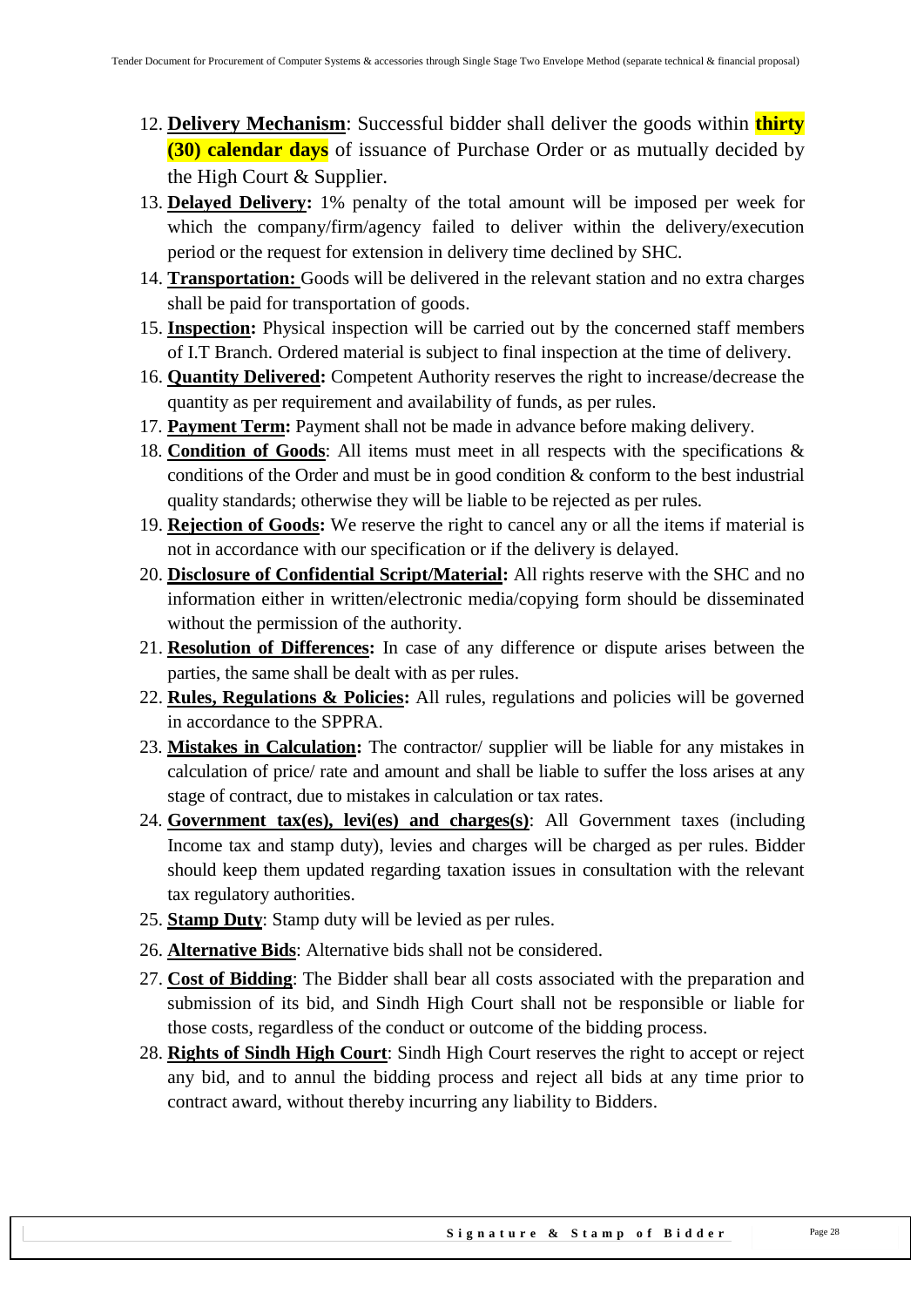- 29. **Interest on Late Payments**: No interest shall be paid on late payment if cheque is received late from the concerned office. However, every effort shall be made for timely payments to successful bidders.
- 30. **Insurance:** The goods supplied under that contract should be fully insured. All cost of insurance shall be paid by the successful bidder. If the goods are not insured then risk if any shall be suffered by the successful bidder.
- 31. **Warrants:** Supplier must warrants that goods supplied would be new, unused and as per best industrial standards.
- 32. **Termination of Contract**: SHC may terminate the contract, if the successful bidder fails to supply all or parts of goods within definite time or fails to perform any other obligations of contract or bidder has failed to submit performance security or bidder has involved in fraud/ corruption.

It is hereby certified that the terms and conditions have been read, agreed upon and signed.

| Name:               |  |
|---------------------|--|
|                     |  |
|                     |  |
| <b>Designation:</b> |  |
|                     |  |
|                     |  |
|                     |  |
| Signature & stamp   |  |
|                     |  |
|                     |  |
|                     |  |
|                     |  |
| <b>Cell No</b>      |  |
|                     |  |
|                     |  |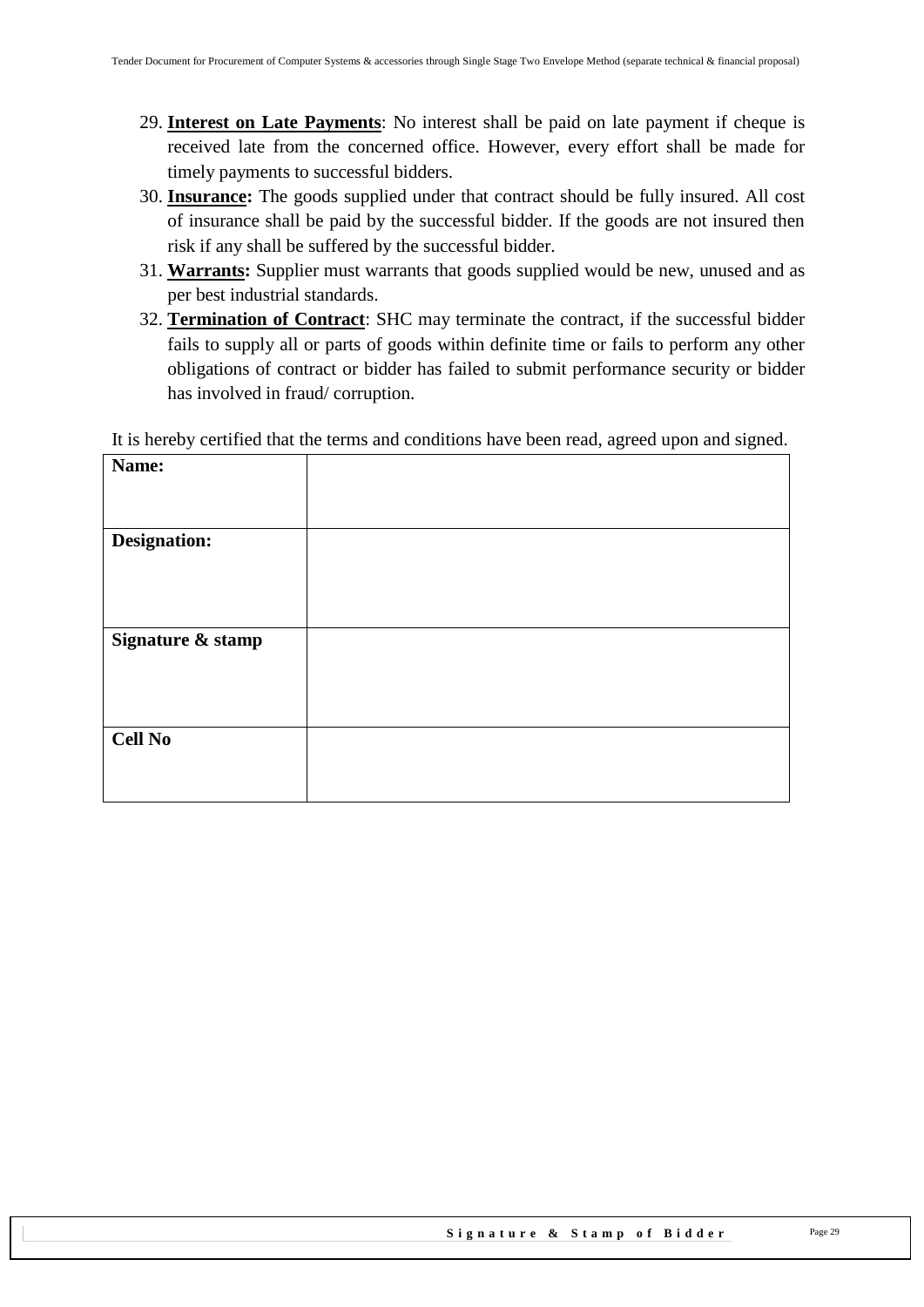## <span id="page-29-0"></span>**12. Sample of Contract to be made with successful bidder**

#### **CONTRACT BETWEEN SHC AND SUPPLIER FOR SUPPLY OF \_DESKTOP COMPUTERS/ LASER PRINTERS/ DRY BATTERIES FOR UPS/ MULTIPLE CONSUMABLE ITEMS**

This Deed of Agreement is made and entered into on \_\_\_\_\_\_\_\_\_\_\_\_ day of \_\_\_\_\_\_\_\_\_\_\_ 2019

#### **BETWEEN**

*Sindh High Court Establishment through its Registrar having its Office at High Court of* Sindh, Saddar, Karachi, (here in after called SHC which term shall include its successors and assigns) on the **One Part**.

#### **AND**

\_\_\_\_\_\_\_\_\_\_\_\_\_\_\_\_\_\_\_\_\_\_\_\_\_\_\_\_\_\_ having its office at \_\_\_\_\_\_\_\_\_\_\_\_\_\_\_\_\_\_\_\_\_\_ (here

in after called SUPPLIER which term shall include successors and assigns) on the Other Part.

And whereas SHC desires to purchase **DESKTOP COMPUTERS/ LASER** PRINTERS FOR HIGH COURT OF SINDH, as per specifications/ requirements, terms & conditions mentioned in tender document and approved bid evaluation report.

**And whereas** SUPPLIER expresses his desire to provide the same as per specifications/ requirements, terms & conditions mentioned in tender document and approved bid evaluation report.

**And whereas** Supplier has represented that it is a professional and has the technical expertise, experience and resources to provide the goods as per specifications/ requirements, mentioned in tender documents.

**Whereas** on the basis of the Supplier"s representations, SHC has agreed to purchase the same, in accordance with the terms and conditions tender document and this Agreement.

Now, therefore in consideration of the mutual promises and obligations set out in this Agreement, the sufficiency of which is hereby acknowledged, the Parties, intending to be legally bound, agree as follows:

Now this deed of agreement witness the terms and conditions as follows :

- 1. That the Agreement shall come into force immediately and shall remain valid till complete delivery of goods.
- 2. That the quality and quantity of DESKTOP COMPUTERS/ LASER PRINTERS shall be as per specification/ requirements mentioned in tender document.
- 3. That Purchase Order (s) shall be issued by the Budget Branch. Quantity may be increased or decreased as per rules.
- 4. That the delivery of the materials shall be made by SUPPLIER at their own cost, management and responsibility as per tender document.
- 5. That SUPPLIER shall be fully responsible for delivery of DESKTOP COMPTERS/ LASER PRINTERS in good condition.
- 6. That Representatives of the concerned staff member of I.T Department shall inspect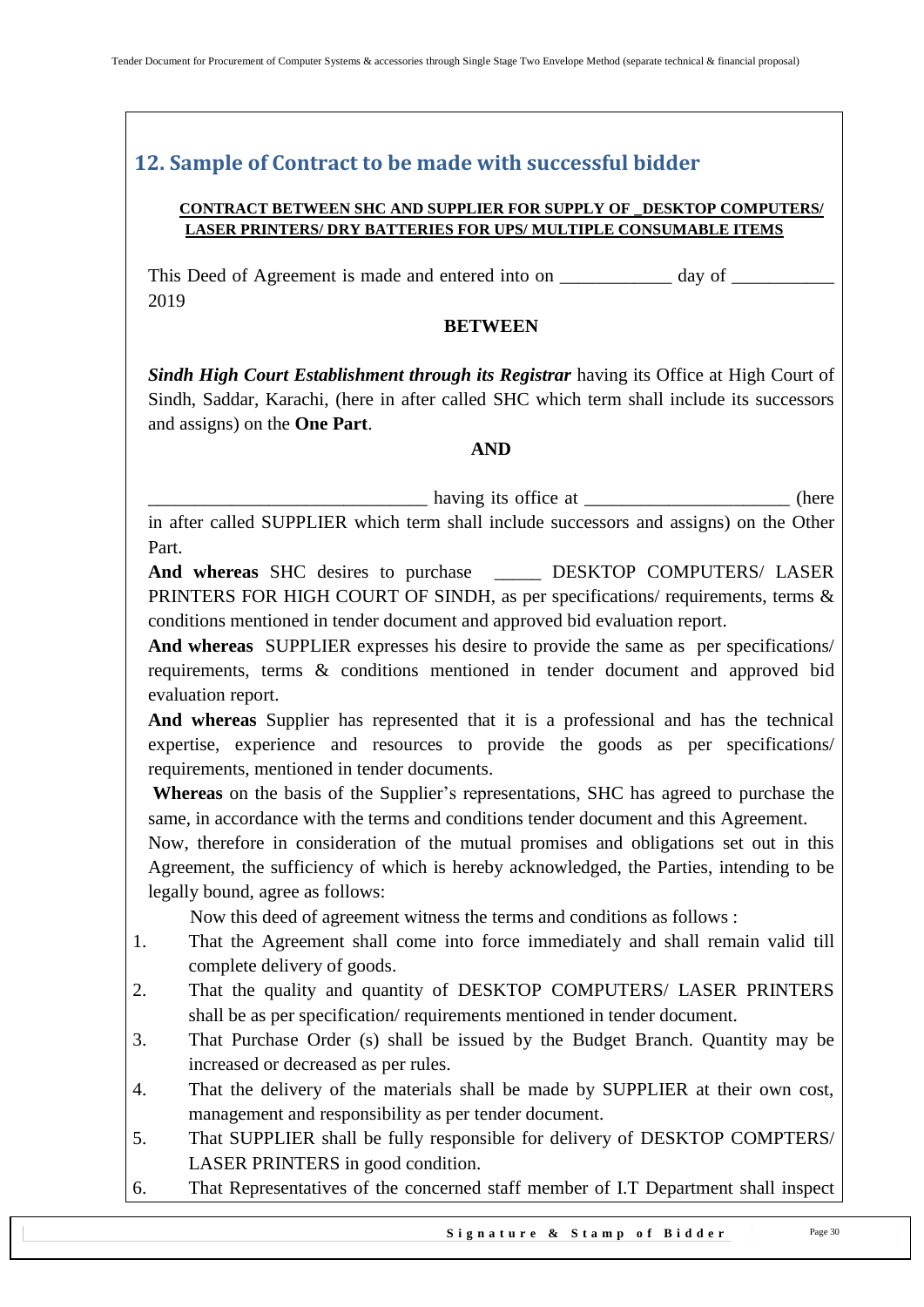the DESKTOP COMPUTERS/ LASER PRINTERS and reserves the right to reject any Goods if the representative(s) considers those to be inferior quality to the approved samples.

- 7. That Goods rejected shall be replaced by SUPPLIER and SUPPLIER shall bear all risks/costs of the materials rejected by SHC.
- 8. That the unit price of DESKTOP COMPUTER/ LASER PRINTER will be Rs.
- 9. That SUPPLIER shall not without the consent in writing of SHC assign or sub-let the contract or any part thereof, or make any agreement with any person/company for the execution of any portion of the supply. In this regard consent by SHC will not relieve SUPPLIER from full and entire responsibility for this Agreement.
- 10. That SUPPLIER shall indemnify SHC in respect of all claims, damages, compensation or expenses payable in consequence of any injury or accident caused by them i.e., SUPPLIER.
- 11. That cost of transportation, or any other incidental charges, if required in connection of the delivery of DESKTOP COMPUTERS/ LASER PRINTERS shall be borne by SUPPLIER, as per rules.
- 12. That all taxes shall be deducted by the concerned department and its decision shall be final.
- 13. That all government taxes shall be applicable as per rules.

\_\_\_\_\_\_\_\_\_\_\_\_\_\_\_.

- 14. That Bid Security shall be released after submission of Performance Security of 5% of contract price favoring the Registrar, High Court of Sindh.
- 15. That if SUPPLIER fails to deliver the materials as per agreed Schedule, penalty will be imposed at the rate of (1%) of total contract value for each day of delay.
- 16. That the terms of this Agreement shall be GOVERNED by the Laws of the Land.
- 17. The failure of a Party to fulfill any of its obligations under this Agreement shall not be considered to be a breach of, or a default under, this Agreement insofar as the inability arises from an event of Force Majeure, provided that the Party affected by that event has taken reasonable precautions, due care and attempted to put in place reasonable alternative arrangements all with the objective of carrying out the terms of this Agreement.
- 18. That In the event of any question or difference or dispute whatsoever arising between the Parties under or in connection with this Agreement or any provision herein contained or its constructions hereof, or as to any matter in any way connected therewith or arising therefrom which cannot be resolved amicably shall be referred to arbitration and finally settled by three arbitrators, one to be appointed by each party and the third by the two appointed arbitrators, in accordance with the Arbitration Act, 1940. The language of arbitration shall be English and the venue of the arbitration shall be Karachi. The decision of the arbitrators shall be final and binding on the Parties who shall give full effect thereto. Any judgment may be entered upon the award in any competent court having jurisdiction.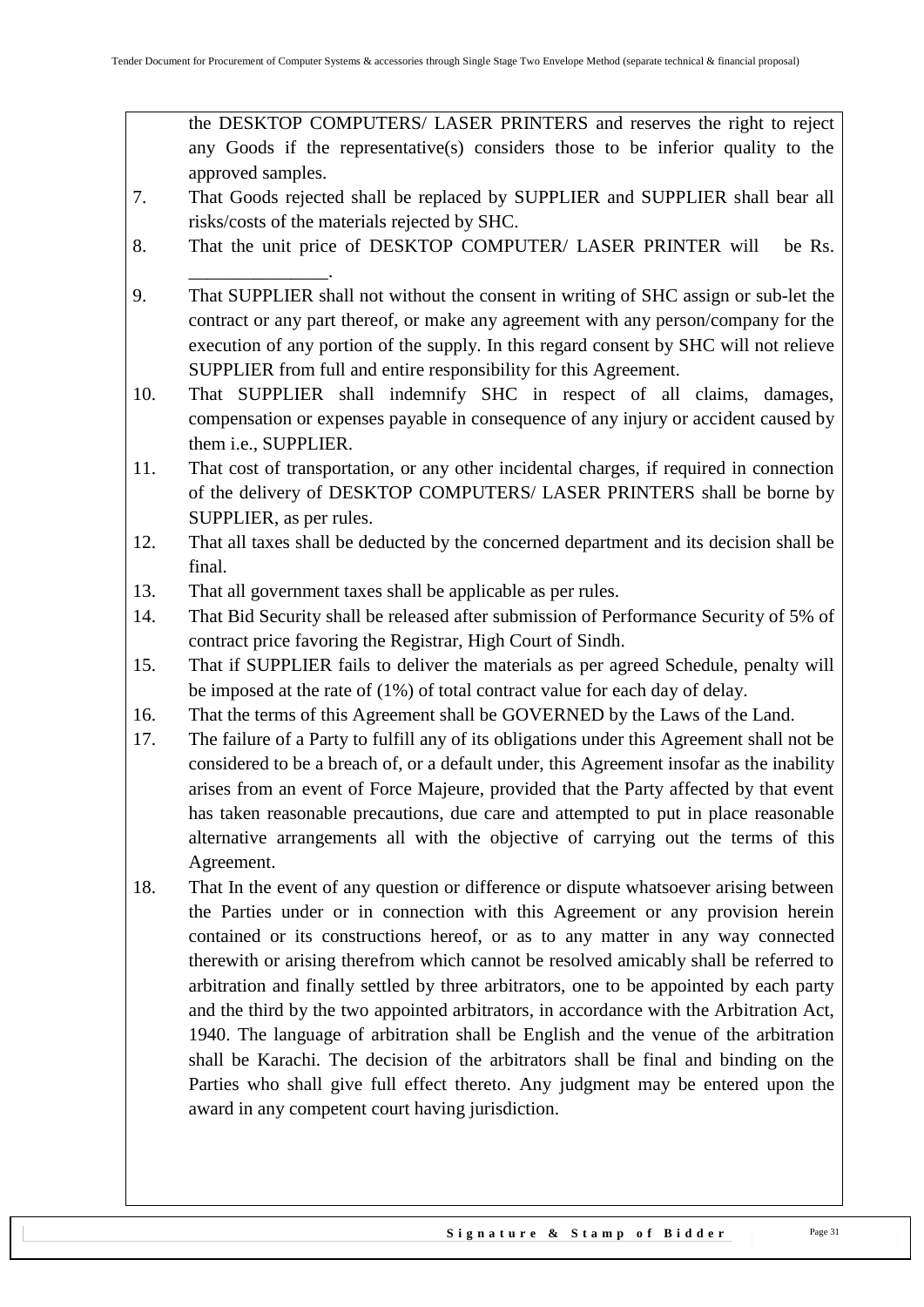| IN WITNESS WHEREOF, each of the Parties has caused this Agreement to be                     |                      |
|---------------------------------------------------------------------------------------------|----------------------|
| executed by their respective, fully authorized representatives as of the date first written |                      |
| above.                                                                                      |                      |
|                                                                                             |                      |
| <b>REGISTRAR, HIGH COURT OF SINDH</b>                                                       | M/s.                 |
|                                                                                             |                      |
|                                                                                             |                      |
| <b>SIGNATURE &amp; OFFICIAL STAMP</b>                                                       | SIGNATURE & OFFICIAL |
| <b>STAMP</b>                                                                                |                      |
|                                                                                             |                      |
| <b>WITNESS:</b>                                                                             |                      |
|                                                                                             |                      |
| NAME:                                                                                       |                      |
|                                                                                             |                      |
| <b>SIGNATURE &amp; OFFICIAL STAMP</b>                                                       | SIGNATURE & OFFICIAL |
| <b>STAMP</b>                                                                                |                      |
|                                                                                             |                      |
| NAME:                                                                                       |                      |
|                                                                                             |                      |

I have carefully read & understood the contents of "Sample Contract" and I do not have any objection on its contents.

| Name:             |  |
|-------------------|--|
|                   |  |
|                   |  |
| Designation:      |  |
|                   |  |
|                   |  |
|                   |  |
| Signature & stamp |  |
|                   |  |
|                   |  |
|                   |  |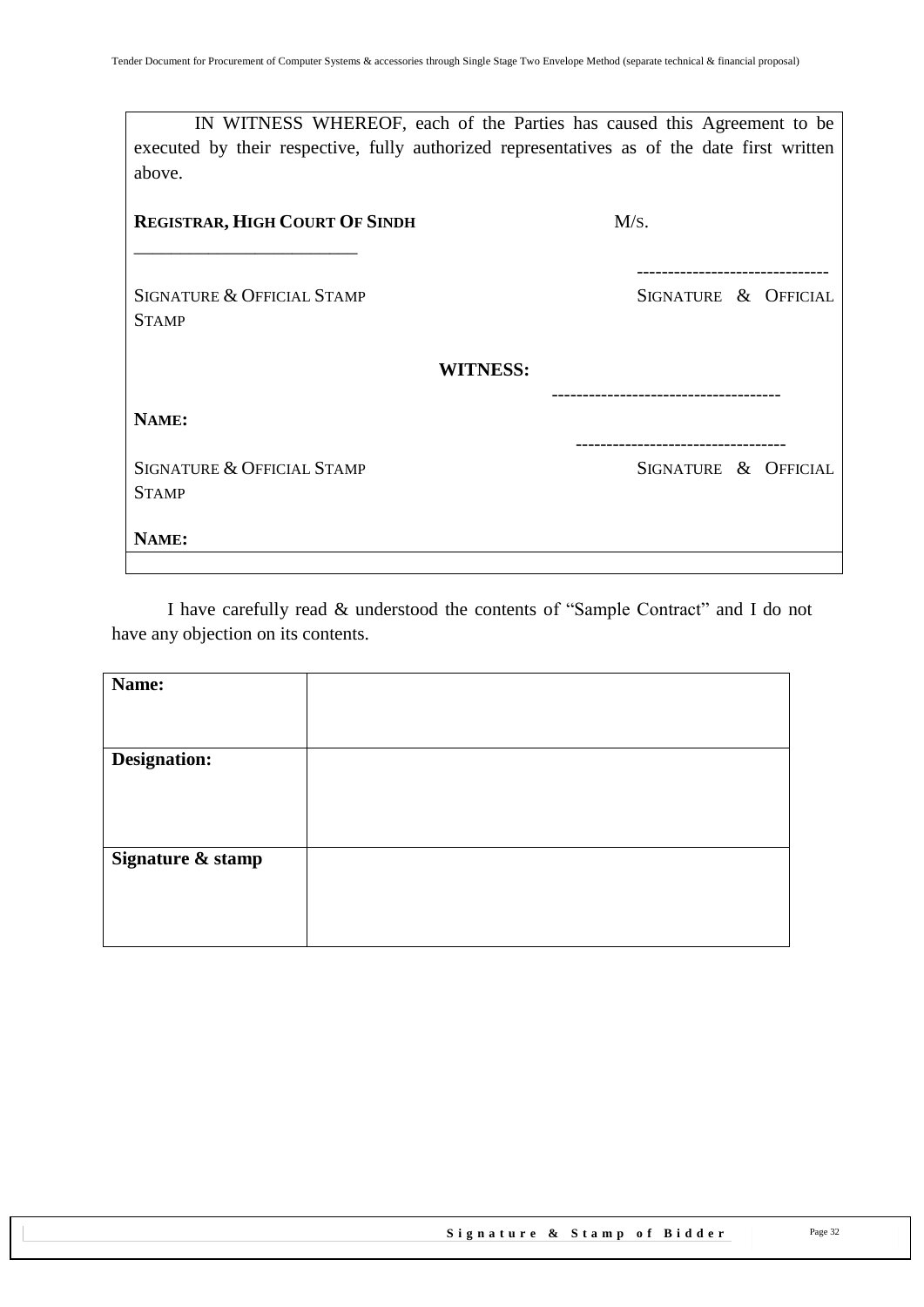# <span id="page-32-0"></span>**13. Format of Undertaking (to be submitted on stamp paper):**

.

| 3. That we are not defaulter with any bank or financial institution.<br>4. That we have not provided any false/ misleading information to High Court of<br>Sindh.                                                                                                                                                                                                                                                                                                       |  |  |
|-------------------------------------------------------------------------------------------------------------------------------------------------------------------------------------------------------------------------------------------------------------------------------------------------------------------------------------------------------------------------------------------------------------------------------------------------------------------------|--|--|
|                                                                                                                                                                                                                                                                                                                                                                                                                                                                         |  |  |
| 5. It is undertaken that our organization will not engage in corrupt, fraudulent,<br>collusive, coercive or obstructive practices in competing for the tender in question.                                                                                                                                                                                                                                                                                              |  |  |
| 6. That we will not offer any type of gift (either material or immaterial) to staff<br>members of High Court of Sindh.                                                                                                                                                                                                                                                                                                                                                  |  |  |
| 7. It is undertaken to indemnify Sindh High Court for any loss or damage incurred due<br>to corrupt business practices of our organization (if any) and if the same is proved<br>then we will pay compensation to High Court of Sindh an amount equivalent to ten<br>times the sum of any commission, gratification, bribe, finder's fee or kickback<br>given by our organization (if any) for the purpose of obtaining or inducing the<br>procurement of any contract. |  |  |
| <b>Name of Deponent:</b>                                                                                                                                                                                                                                                                                                                                                                                                                                                |  |  |